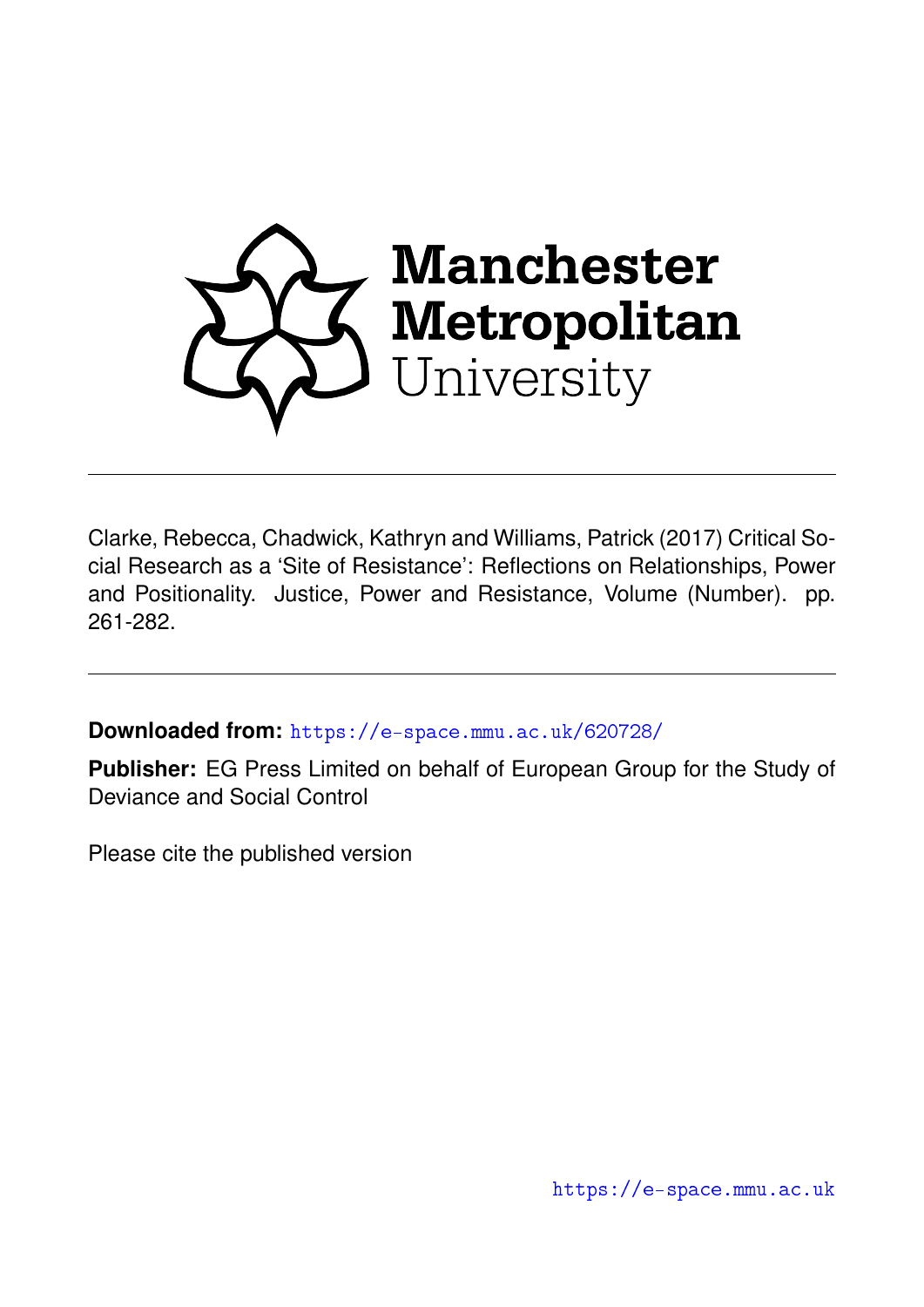

# **Critical Social Research as a 'Site of Resistance': Reflections on Relationships, Power and Positionality**

Author(s): Becky Clarke, Kathryn Chadwick and Patrick Williams

Source: *Justice, Power and Resistance* Volume 1, Number 2 (December 2017) pp. 261-282

Published by EG Press Limited on behalf of the European Group for the Study of Deviancy and Social Control electronically 14 May 2018

URL: http://www.egpress.org/Becky-Clarke-Kathryn-Chadwick-and-Patrick-Williams-Critical-Social-Research

This work is copyright. It is made available for use for educational purposes and for individuals personal and non-commercial use. Please contact the publisher EG Press Limited regarding any further potential use of this work

Website: www.egpress.org Email: egpressproduction@outlook.com

EG Press Limited is the publisher of the European Group for the Study of Deviance and Social Control. The principal focus of EG Press's output is the dissemination of European Group related material. This includes publishing the European Group's Journal *Justice, Power and Resistance*.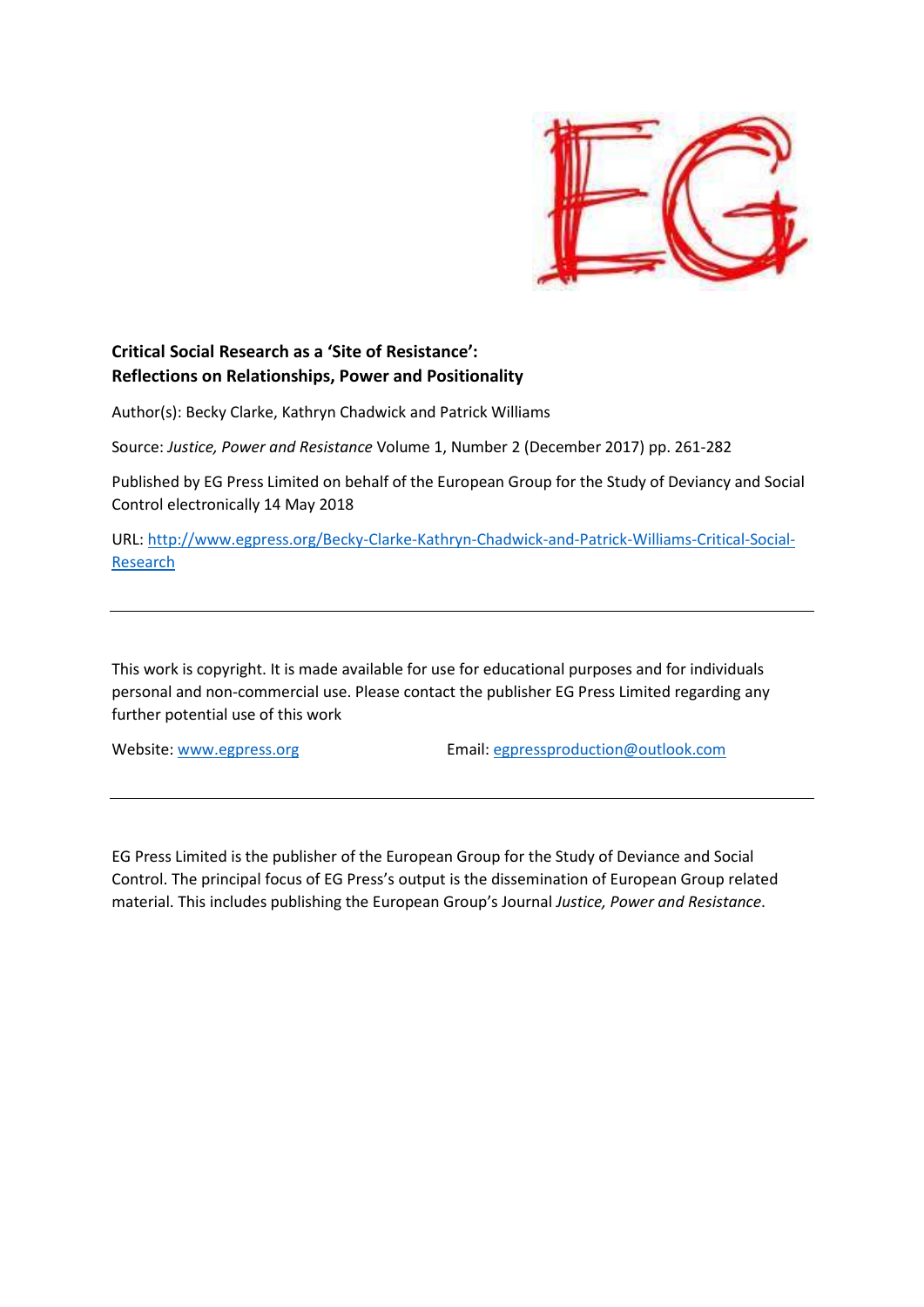# **Critical Social Research as a 'Site of Resistance': Reflections on Relationships, Power and Positionality**

Becky Clarke, Kathryn Chadwick and Patrick Williams<sup>1</sup>

# **Abstract**

l

*This paper creates an opportunity for the authors to reflect on our collective efforts to create a space within the academy through which we can actively support communities and groups who are challenging injustice. Herein we consider the potential role of the academic in supporting sites of political or legal struggle, how we work to, with and within groups or communities attempting to resist State power. What is evident is the importance of reflexivity, considering and articulating our position, as a guiding principle. The issues we examine here are connected to our wider network beyond our collective work or institution. In attesting to the virtues of critical social research, we draw upon our experiences particular our ongoing work with, and contributions to, the Hillsborough and JENGbA justice campaigns. When considered together this activity reveals a number of emergent themes which give shape to our approach in contributing to 'sites of resistance'. We understand these spaces to be the intersections where State power and its impact on the lives of those who experience injustice is revealed. The site is then both a physical space of meeting, but could also be conceptualised as a conscious space where, by coming* 

*together, individuals, families, supporters, critical lawyers and academics, and* 

<sup>&</sup>lt;sup>1</sup> Becky Clarke is a Senior Lecturer in the Sociology Department at Manchester Metropolitan University. Her research interests include the gendered and racialised experiences of penal and welfare policies, processes of 'othering' and criminalisation, and the construction of knowledge (and ignorance). Email: R.Clarke@mmu.ac.uk

Dr Kathryn Chadwick is a Principal Lecturer in the Sociology Department at Manchester Metropolitan University. Her main areas of research and publication focus on gendered processes of criminalisation and punishment, challenging State injustice, penology and the theoretical imperatives of critical criminology. Email: K.chadwick@mmu.ac.uk.

Patrick Williams is a Senior Lecturer in Criminology at the Manchester Metropolitan University. His research interests include the disproportionate impact of criminal justice processes and interventions for racialised individuals and communities. Email: P.Williams@mmu.ac.uk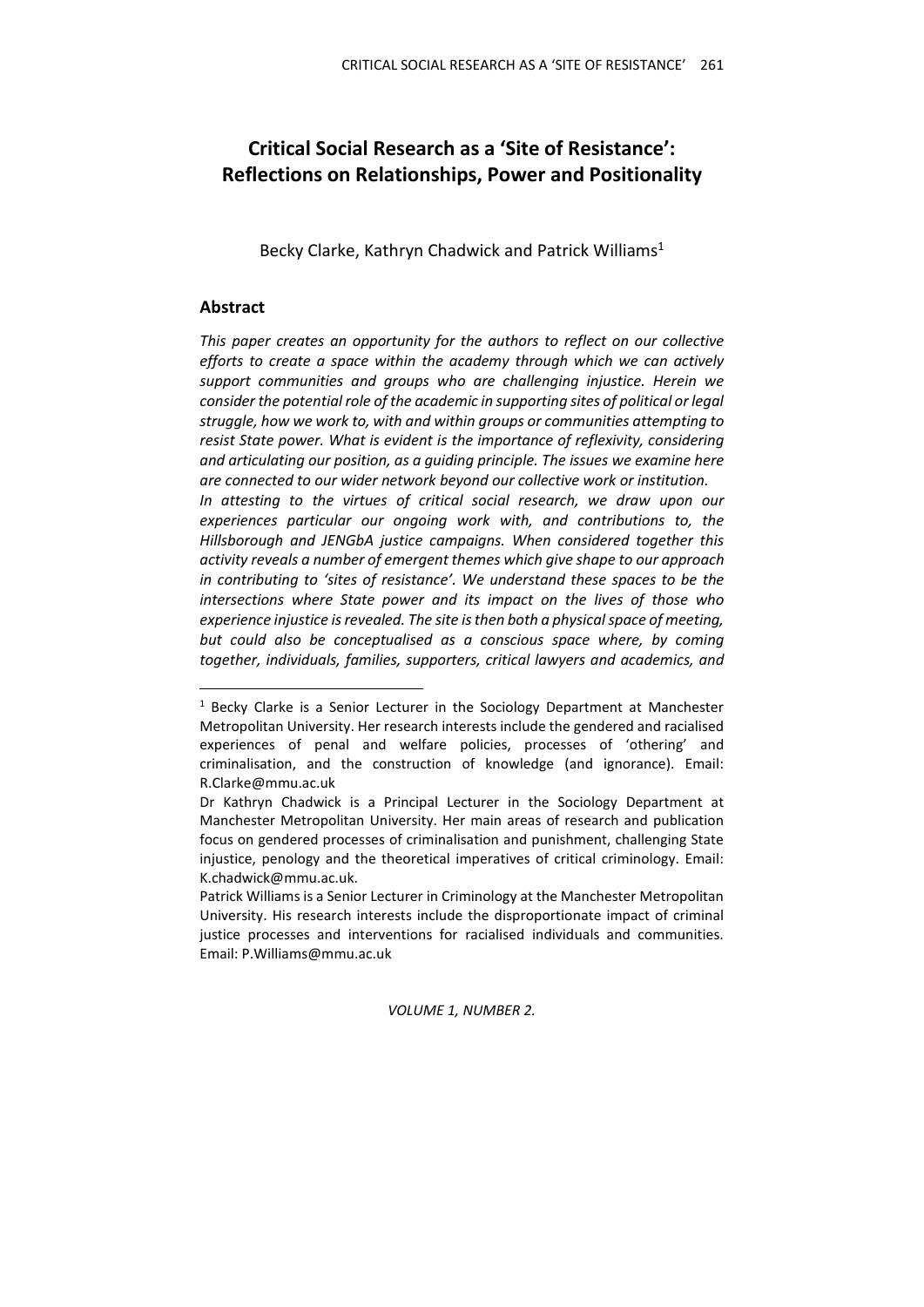*other stakeholders make sense of the injustice together. Through this collective awakening the group can draw strength and generate strategies to challenge State power. It is in these spaces that resistance can be developed, nurtured and discussed.* 

*The principles for discussion within this paper include: 'being there', 'bearing witness' and acknowledging injustice, of our relationships to marginalised communities and powerful institutions, and the significance of positionality (Scraton, 2007). Our aim then, is to work within collective organisations in order to expose and counter the hegemonic narratives and silencing processes through research informed interjection as opposition (Hall 1986; Mathiesen, 2004). By actively disrupting these discourses we can contribute to a process of rehumanising the 'Other', where the complex and historically situated relationships between communities, institutions and the State can be exposed (Scott, 2013).* 

### **Introduction**

We fight the same battles over and over again. They are never won for eternity, but in the process of struggling together, in community, we learn how to glimpse new possibilities that otherwise would never have become apparent to us, and in the process we expand and enlarge our very notion of freedom

(Angela Davis, 2009, cited in Davis, 2012: 198).

As academics, working out of the Sociology department at Manchester Metropolitan University, we are committed to exposing, analysing and campaigning around social and criminal injustice and inequality. Through teaching, research and wider work with communities we endeavour to examine and intervene in the marginalisation and criminalisation of groups characterised by difference, reflected in the continued 'othering' of individuals in society generally, and criminal justice contexts specifically. This paper draws upon reflections of a number of significant moments, from our ongoing relationships with groups who are resisting injustice. These reflections not only starkly expose the failures of the criminal justice system to deliver justice for all, here they also enable us to examine and illustrate features of the process and experiences of critical social research.

As with others previously (Cohen, 1988; Hillyard, Sim, Tombs and Whyte, 2004), we find it difficult to affiliate ourselves to a discipline where much (mainstream) output attests to research that is fixated with and perpetuates the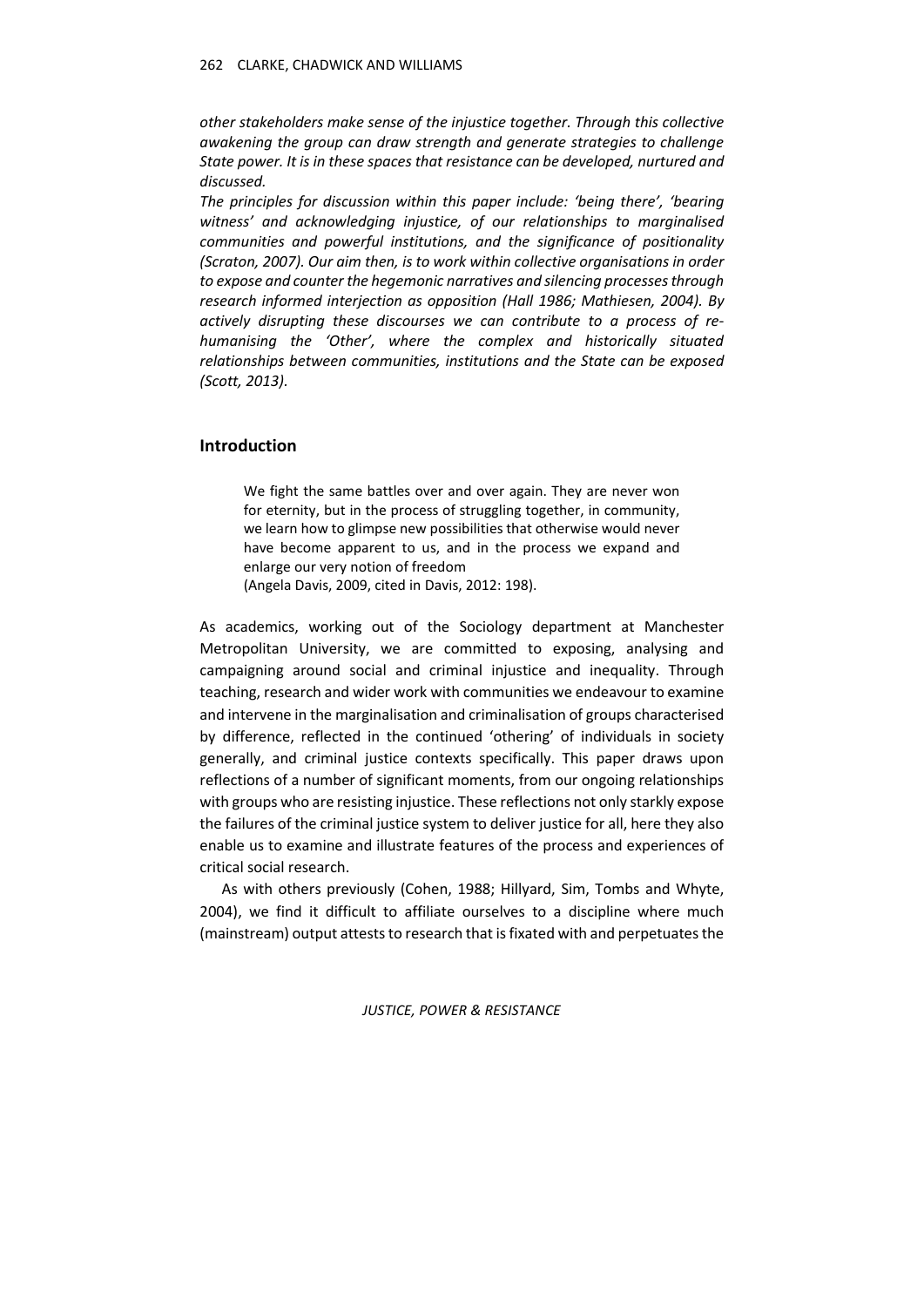criminological 'Other', that is 'the threatening outcast, the fearsome stranger, the excluded and the embittered' (Garland, 1996: 461). Where administrative and realist criminological approaches serve not only to delineate the criminalised other, they dangerously act to (re)produce the Other (Spalek, 2008).

Over a number of decades now, the field of critical criminology has sought to work against this tide, to expose processes of pain infliction and punishment through criminalisation, which are disproportionately deployed against marginalised and powerless members of society (Anthony and Cunneen, 2008, Coleman, Sim, Tombs and Whyte, 2007). The challenge for critical theory and methods is to promote engagement in research that contributes to an alternative discourse, questioning the connection between relations of power and processes of legitimacy (Scraton and Chadwick, 1991). In doing this, there is a shared commitment to exposing the significance of personal troubles as public issues; voicing the view from below; challenging the basis of legitimate or 'expert' knowledge; questioning the dominant knowledge base that underpins policy and practice (Scraton, 2007; 2009).

Our collective research activity takes as a starting point that constructs of 'crime' and the process of criminalisation should be subject to academic and political challenge. In recognising that responses to 'crime' are disproportionately experienced, the strategies underpinning our research specifically acknowledge the interplay of structural relations such as race, gender, class, age and sexuality. Our concern is that research informed responses to challenge these issues are too often met with silence, the suppression of dissenting voices and the continuity of destructive policies and practices which further marginalise particular groups. Our approach is therefore one in which we "recast research as a form of resistance" (Scraton, 2007: 17).

### **Interventionist Critical Social Research**

 $\overline{\phantom{0}}$ 

In discussing the reshaping of the Institute for Race Relations (IRR)<sup>2</sup> in the 1960s, Sivanandan reflected that "the Institute became far more than a professional organisation; it was rather a servicer of movements" (1990: 13). This perhaps gets closest to expressing how our work has engaged with groups and

 $2$  The Institute of Race Relations (IRR) is at the cutting edge of the research and analysis that inform the struggle for racial justice in Britain, Europe and internationally. http://www.irr.org.uk/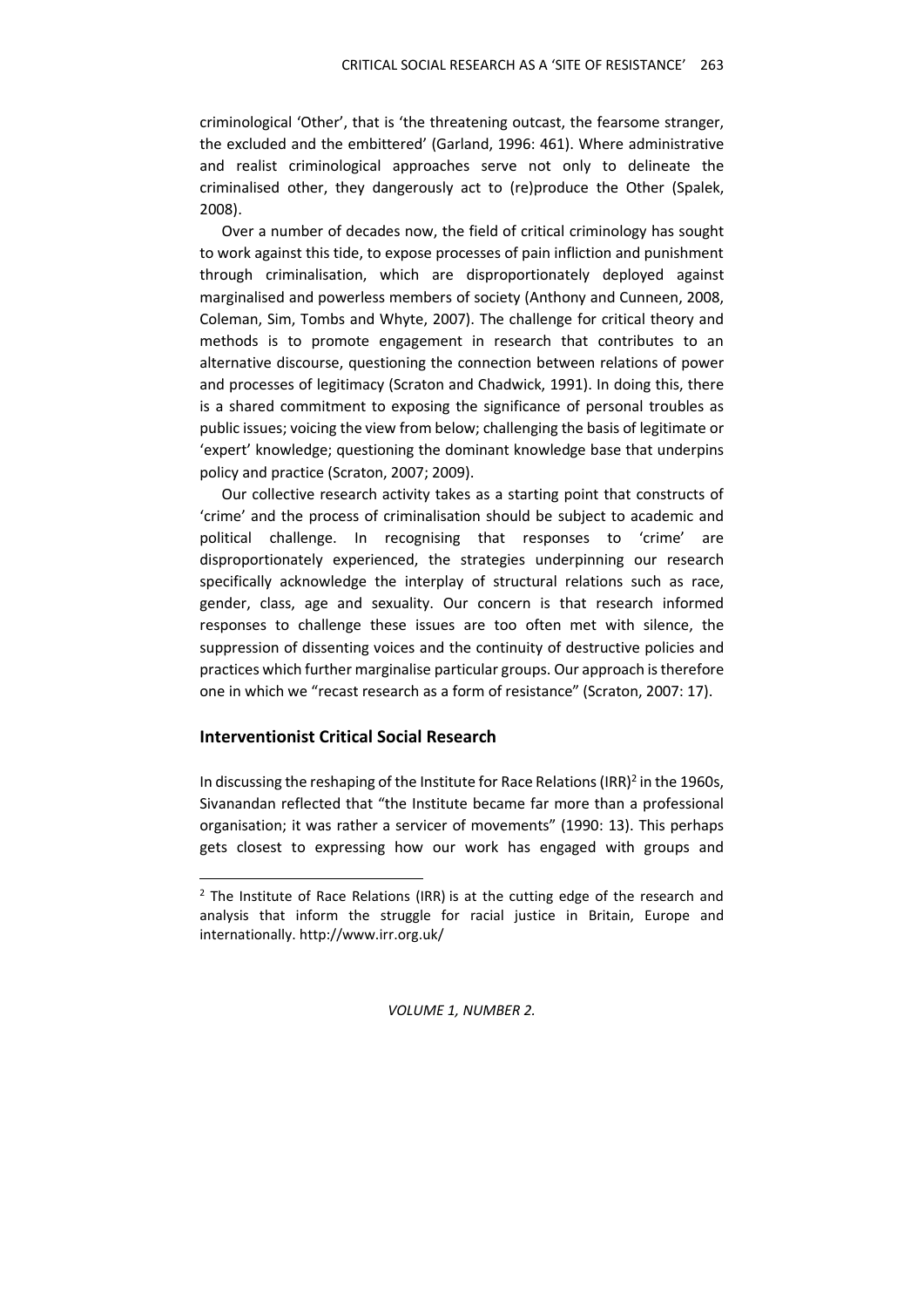communities challenging injustice explored below. In recognition that as academics, we have a responsibility and a duty to promote, expose, resist and alleviate injustice, which manifests in gross social, economic and political inequalities resulting in mass criminalisation and imprisonment, Hillyard, et al., (2004: 384) call for research that is "decidedly interventionist". They suggest critical researchers often share a "Milibandian 'coincidence of interests' with community-based organisations with respect to documenting the deleterious harms generated by the activities of powerful individuals, organisations and institutions…". In 1974 in the context of penal abolition, Thomas Mathiesen advocates 'action research' committed to the disclosure of information and the foregrounding of political values in the research process. While in 1987, Sim, Scraton and Gordon discuss the significance of interjecting into public debates that may impact on legislation and policy, with interventionist research which is united in a "commitment to demystifying and exposing the workings of State power in its institutional forms…" (Sim, et al., 1987: 10).

Here we take the opportunity to outline and reflect upon our commitment to developing critical analyses which prioritises structural contexts and their relation to personal experience. In doing this research alongside campaigners, activists and victims, we attempt to counter the 'ceaseless chatter' (Foucault, cited in Hillyard, et al., 2004: 371) within British criminology and the preoccupation with research that simply advocates the extension of the criminal justice apparatus, by taking on those issues labelled the 'sustained silences'. David Scott (2015) in creating a dialogue "against criminal injustice" highlights the importance of "making the invisible visible" advocating a position where we "must prioritise highlighting the human costs, harms, injury and damage of neoliberalism and penalisation".

Our work has clearly been influenced and guided by critical scholars through their research and publications over a number of decades (Mathiesen, 1974, 2004; Hall, Critcher, Jefferson, Clarke and Roberts, 1978; Gilroy, 1982; Sim et al., 1987; Sivanandan, 1990; Carlen, 1998; Scraton, 2007, 2016a; Spalek, 2008; Scott, 2015). We recognise the significance of 'cases' and the need to closely monitor how they are processed, enabling a critical scrutiny of operational policies and practices of State institutions. Equally and intimately linked is the requirement to develop research prioritising the "experiences and struggles of individuals, neighbourhoods and identifiable communities", where the emphasis is on establishing "the view from below" (Scraton, 1987: ix). In this context, Scott (2015) refers to the voices of the "concrete others" recognising and acknowledging individual human context and that "each voice comes from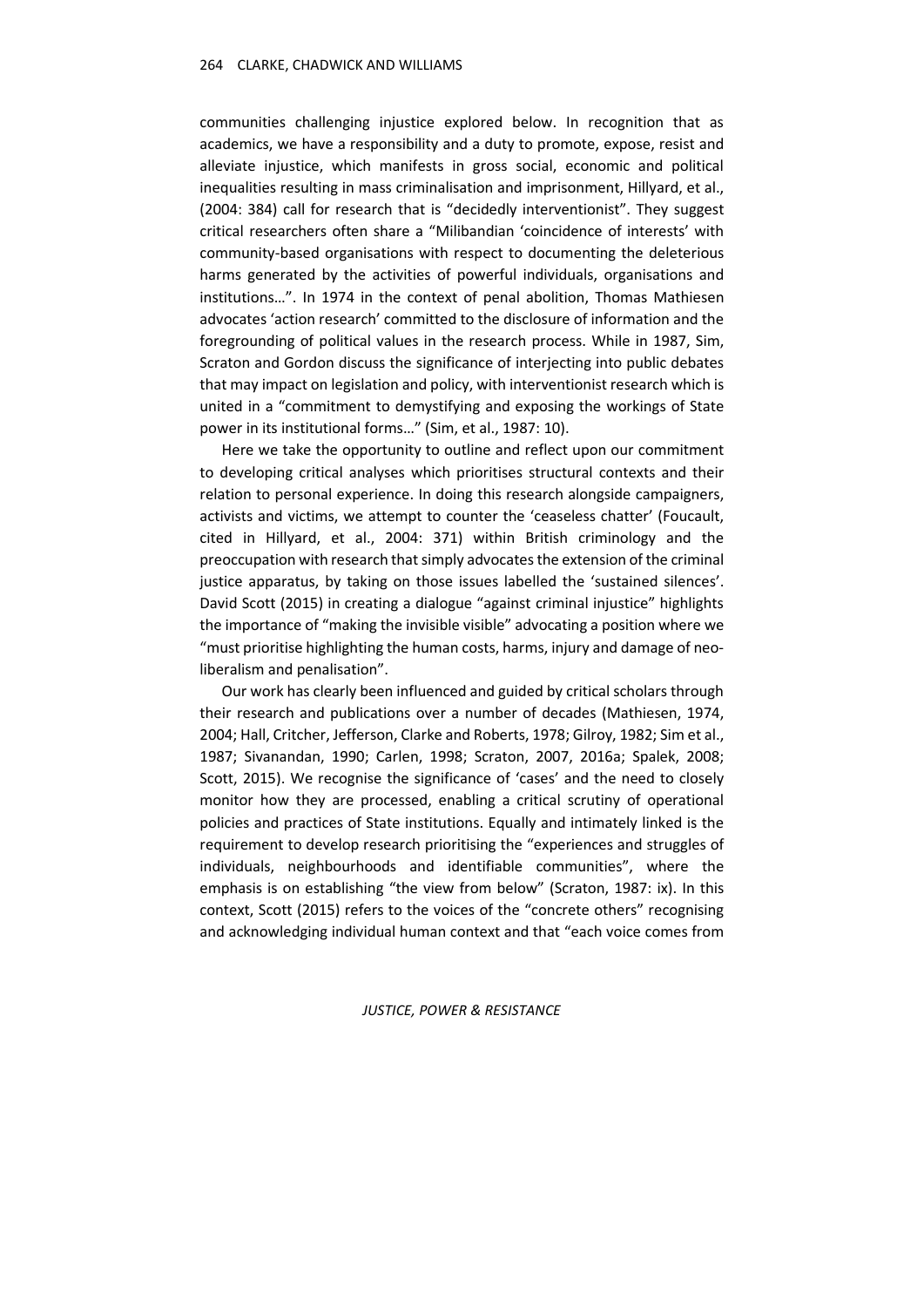a specifically situated position, standpoint or worldview rather than a generalised and abstract universalism" (Scott, 2015).

Drawing on these broader principles, here we explore the complexities and challenges of engaging in an interventionist research agenda of 'being there' and 'bearing witness', of building relationships with groups and campaigns engaged in resistance, whilst continually attending to our relationship to power. This necessitates a brief contextualisation of cases central to our research activities. Following long-standing and intermittent work examining the legal processes and the subsequent impact on survivors and families of the deceased, associated with the Hillsborough football disaster, working alongside fellow researchers and family campaign groups, one researcher reflects on two years of attending and monitoring the new Hillsborough Inquests between March 2014 and April 2016.<sup>3</sup> Two further researchers consider their on-going work, which attempts to disrupt the official narrative and impact of the racialized concept of the 'gang', using this as a lens to understand the re-emergence of collective punishment in the form of Joint Enterprise<sup>4</sup> laws (Williams and Clarke,

 $\overline{a}$ 

<sup>&</sup>lt;sup>3</sup> For nearly three decades, families, survivors, supporters and academic activists have been fighting for justice in the name of the survivors and the 96 who died at the Hillsborough football stadium in 1989. The original Inquest verdict of accidental death was quashed in the High Court in December 2012. The new Inquests commenced in March 2014 in an attempt to address the many simple and unanswered questions into how and why 96 people died while attending a football match. The verdicts delivered in April 2016 exonerated the fans, survivors and deceased of any blame by ruling that the dead were 'unlawfully killed'. The Inquest jury in returning a narrative verdict made 25 criticisms against those in positions of power and 16 of policing before, during and after the tragedy. Truth and justice finally prevailed but accountability has yet to be realised.

<sup>&</sup>lt;sup>4</sup> Joint Enterprise (JE) has emerged as a prosecution tool for the collective punishment of groups where it can be proved that the suspects were 'in it together'. Controversially, it applies even where the suspects may have played different roles in many cases, or where a suspect was not in the proximity of the offence committed. Intrinsic to the application of the doctrine is the principle of 'common purpose' where it is alleged individuals have conspired to commit a crime together. Moreover, where such a 'common purpose' is shown to exist in committing one crime, all the participants may be held liable for other crimes committed by one member of the group, even though they may not have participated in or intended that the further crime should have been committed. Instead, JE has been contingent upon police and prosecution teams demonstrating possible 'foresight', that is, establishing some association between those involved to demonstrate a shared 'belief and contemplation' that the principal 'offender' might commit the offence.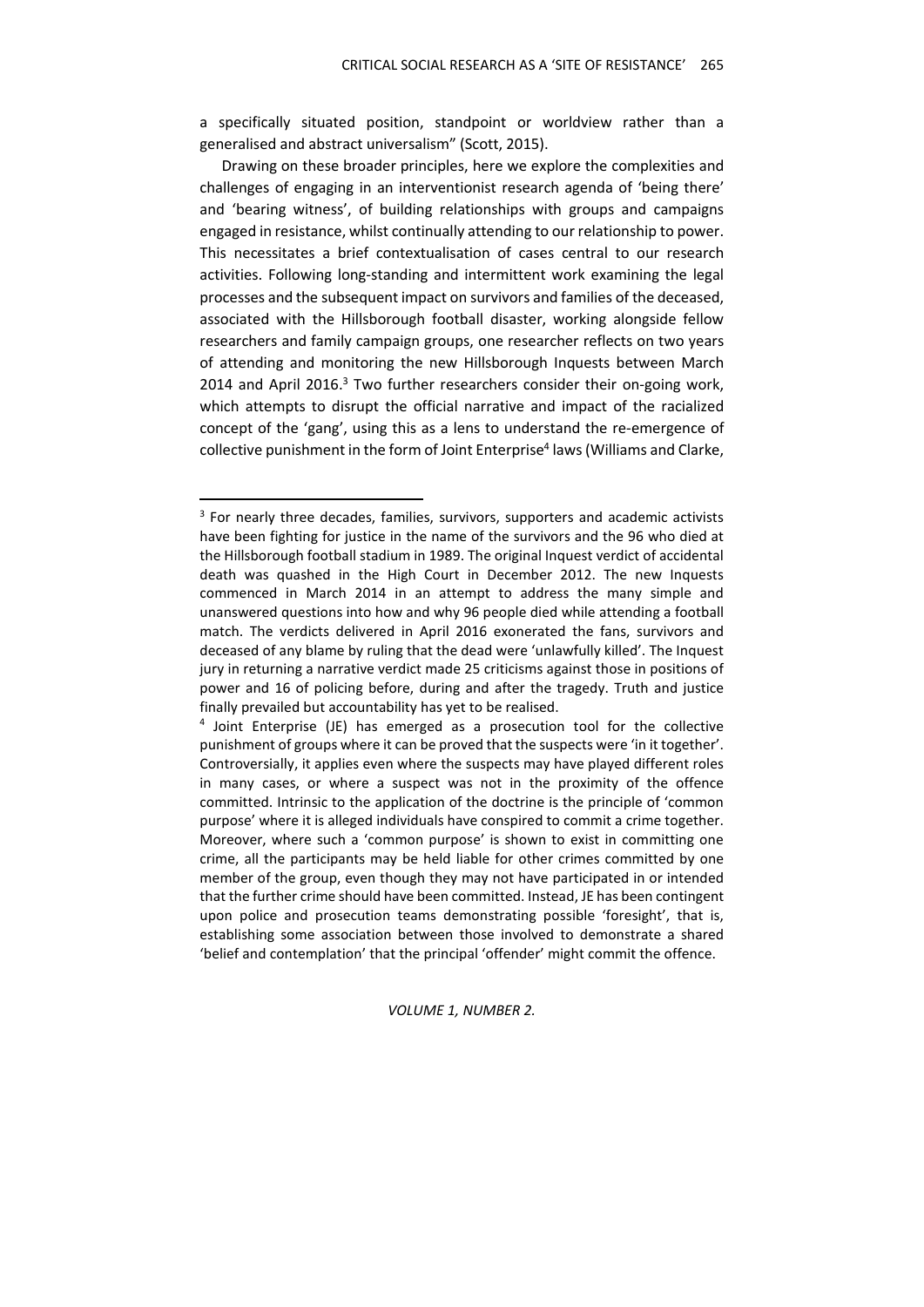2016). They reflect on their campaigning work with JENGbA<sup>5</sup> and most recent involvement with families from racialized communities whose children are currently in prison or on remand awaiting trial under joint enterprise legislation.

## **Being There**

l

For over two decades critical researchers have sought to disrupt existing and persistent regimes of truth concerning those who died or survived the Hillsborough disaster, and the powerful official narrative of how and why the disaster occurred (Coleman, Jemphrey, Scraton and Skidmore, 1990; Scraton, Jemphrey and Coleman, 1995; Scraton, 2013). This has been done by working alongside those affected groups whose stories and testimonies have been silenced, discredited and ignored during the many institutional and legal processes attempting to investigate the disaster. By speaking 'truth to power' this research has examined, sought to understand and critically expose the powerful institutions involved in the disaster in an attempt to re-humanise and centralise the victims and demand truth and accountability from those dominant institutions (Scraton, 2012).

One of the authors of this paper has been part of a team of researchers attending the new inquests; engaging in this process was significant for a number of reasons. Critical social researchers have emphasised the importance of 'being there' and 'bearing witness' as fundamental to any research process seeking to challenge State power and discourse. Citing Lucy Maher's work and her use of the concept 'being there', Joe Sim "captures the dilemmas of critical research in process" (in Scraton, 2007: 5) and of bearing witness to an act, a moment and to distress. As Scraton (2007: 240) himself says: "critical work is about bearing witness, gathering testimonies, sharing experiences, garnering the view from below….". Being there and bearing witness were essential elements in researching the new inquests. As a scrutineer, attending the two year inquest, the objective was to observe and subject the issues, events and formal processes to a critical examination. The primary tasks were to document, to monitor, to observe, to hear, to record, to contextualise key themes and issues, "taking as our point of departure the interests of those out of power rather than those in power" (Mathiesen, 2004: 78). Yet being there and bearing witness cannot be reduced to these tasks as it is also undoubtedly about being

<sup>&</sup>lt;sup>5</sup> Joint Enterprise Not Guilty by Association (JENGbA) is a grass roots campaign launched in 2010 by families, supporters and ex-prisoners wanting to highlight the abuse of the Joint Enterprise doctrine. http://www.jointenterprise.co/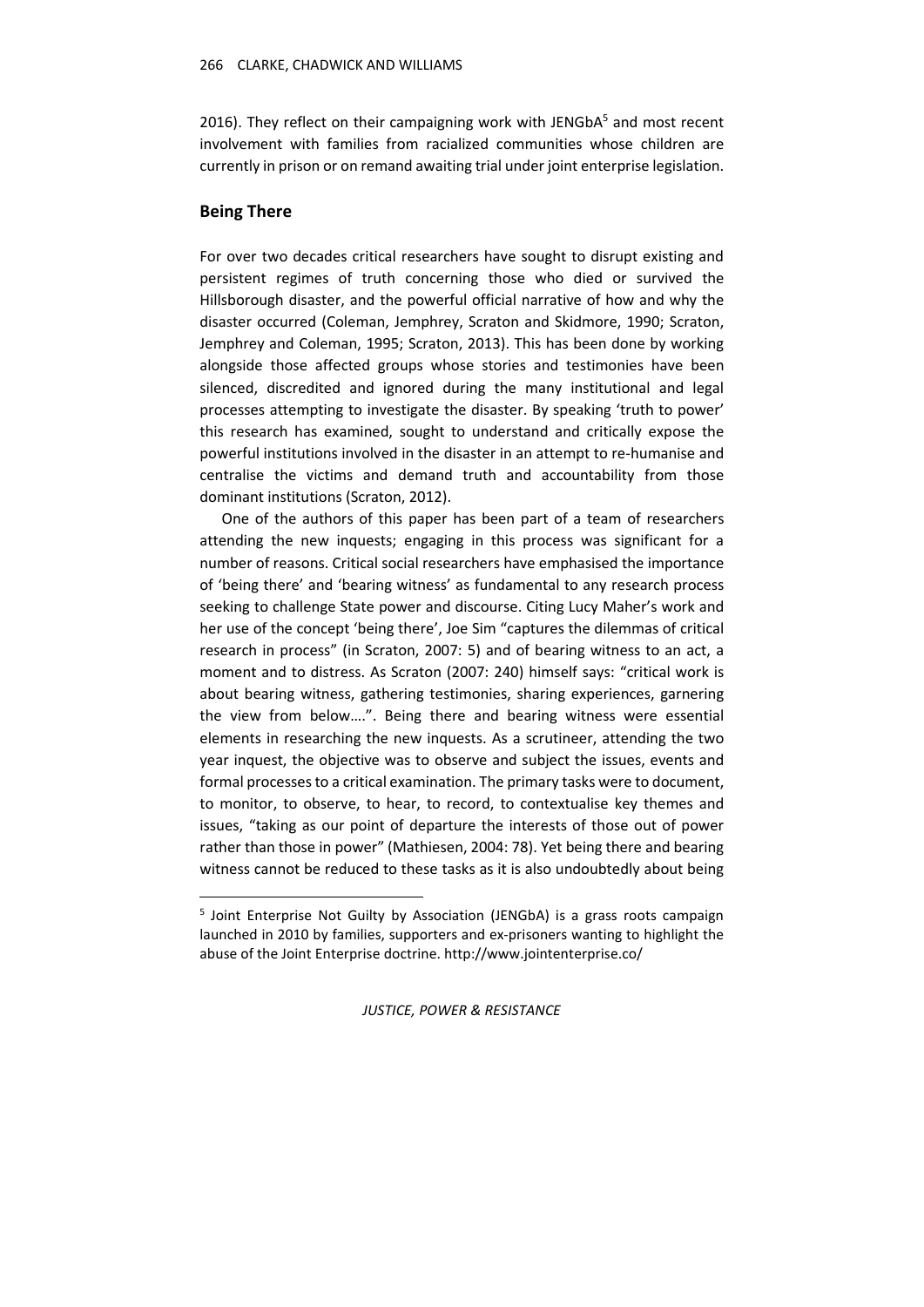present, being consistent, being approachable, being engaged and being a support.

The qualitative documenting of official processes is crucial, involving gathering and understanding information but also watching and subjecting to analysis the interactions, the language, the rituals and the organisational mechanisms of the court room and beyond. Central to this was hearing the testimonies of others – the survivors, bereaved relatives, local residents, those who worked at the stadium, those who planned and prepared for the football match, the police, the ambulance and hospital staff and many others in official roles. Significant in this process was recognising the different interpretations of 'truth' presented, recognising the varied vested interests at play in the court room, whether that be self-interest, professional interest, or political interest. The role involved making sense of these representations and committing to challenge officially constructed narratives and discourse that continue to demonise and blame football fans rather than acknowledge the deep and multiple institutional systemic failures.

From early in the proceedings it became clear that there was more to documentary research than keeping records and chronicling official court room proceedings. In order to humanise and contextualise the experience of attending the inquests it was necessary to capture, record and understand the everyday experience of the different spaces from the moment of arrival to the moment of departure. What happened alongside the formal sessions of the inquest, before and after court, in recess, in family rooms, inside the court room, outside the court room all become significant. The unofficial activities and interactions between court room participants: the barristers, the solicitors, the families, the survivors, their supporters, the public, the press and media representatives, the court ushers and the researchers were equally worthy of documentation as they also added understanding and a context to issues, events and processes. The researcher would often sit and watch, listen to different voices in different spaces, and document what was happening at these times in order to understand wider personal, social and political power relations in the context of the court room.

But the role of documenting and 'being there' is not simply about observation, or taking, it is also about giving. The research role then not only involved supporting established campaign organisations in this case the Hillsborough Family Support Group but also individuals in some of the other family groups. 'Being there' and 'bearing witness' then involved daily interaction and dialogue with family members, some with whom a long-term relationship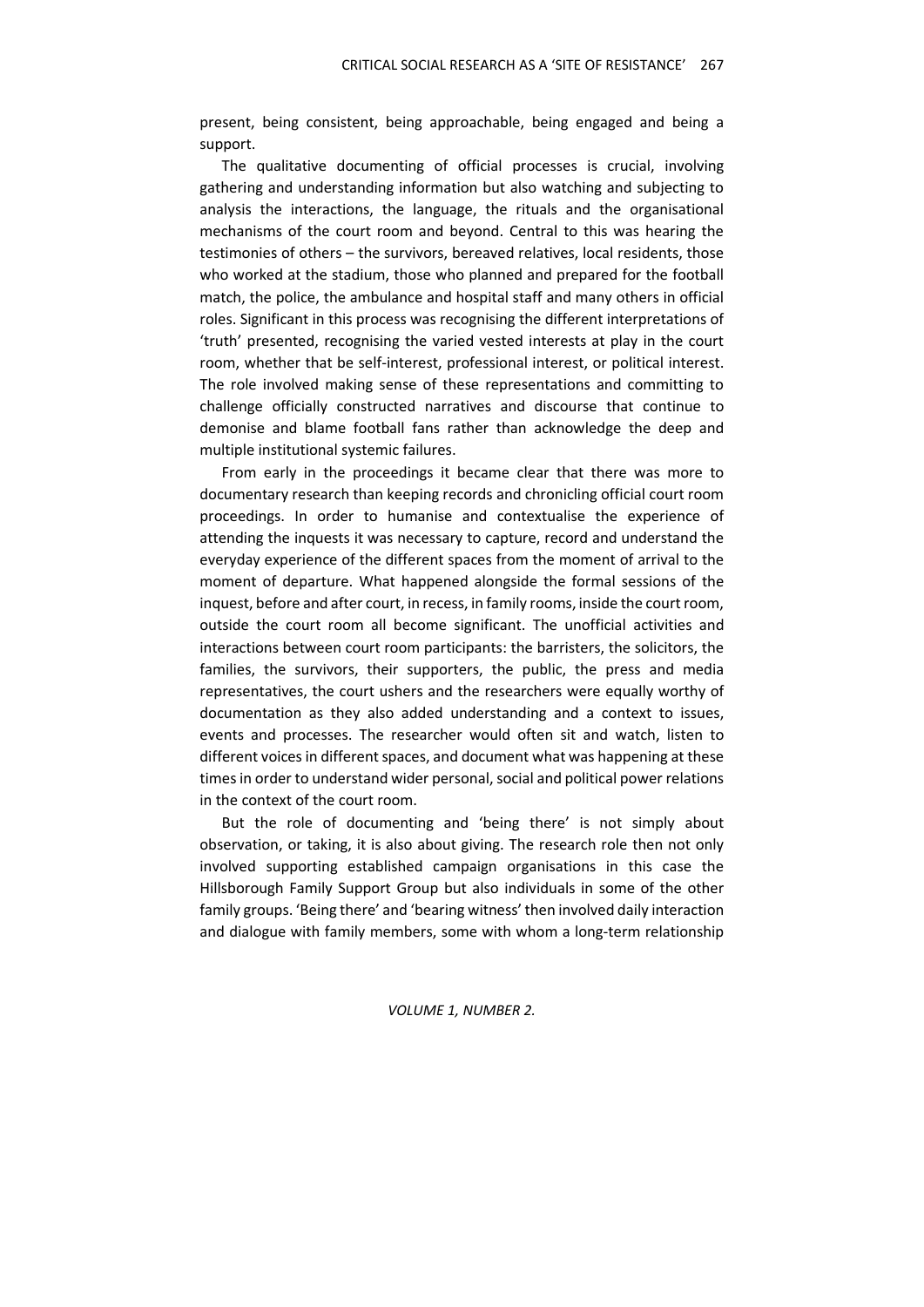already existed and with others establishing new connections. These interactions involved multiple roles: being a friend, a support, a listener, a shoulder to cry on, talking through issues. Bearing witness daily to emotion in the court room was difficult. From seeing the deep hurt, the sadness, the raw emotion, the anger, and the lows, to the highs and laughter, was deeply moving. Bearing witness to the pain of others alongside viewing and hearing often disturbing and deeply upsetting evidence presented in court through photographic imagery, video footage, written and verbal witness accounts was often painful and at times unbearable. Managing this range of emotions personally, while attempting to appear strong and supportive was a constant challenge and one that was not always possible to achieve, on many occasions the tears flowed in court as they do now reflecting on the experience. The support of one's own community, family, friends and colleagues was essential throughout in processing these emotions that flow from this experience of doing critical social research.

The challenge and significance of reflecting on the management of emotions has been both neglected and underestimated in critical social research. In one attempt to address this a number of researchers (Drake, 2012; Drake and Earle, 2013; Earle and Phillips, 2015; Sloan and Drake, 2013; Jewkes, 2012) reflecting on their work in prisons suggest that knowledge and understanding is "deepened and enriched when researchers identify and systematically process their emotions as a form of data" (Sloan and Drake, 2013: 24). Moreover, as researchers we often occupy a privileged position, in bearing witness to the experiences of others and to State institutional processes and practices. Subsequently we have a duty to share and communicate this knowledge.

### **Building Relationships, Building Resistance**

Critical social research has the potential then to build strong alliances (Scraton, 2016a), with researchers being part of support or campaign groups, contributing to sites of resistance who collectively seek to reflect, discuss, plan and act on events, cases or issues which expose injustice. Yet such groups are not easily defined, or necessarily self-identified, as being sites of campaign or struggle. In this section we will consider how as researchers we become part of an existing collective, often in response to an invitation to join or contribute.

Following the tragic murder of an 18-year-old young man in a community racialized as black, the local police force has charged thirteen young people with murder. Twelve of the thirteen are of black or mixed-race heritage and the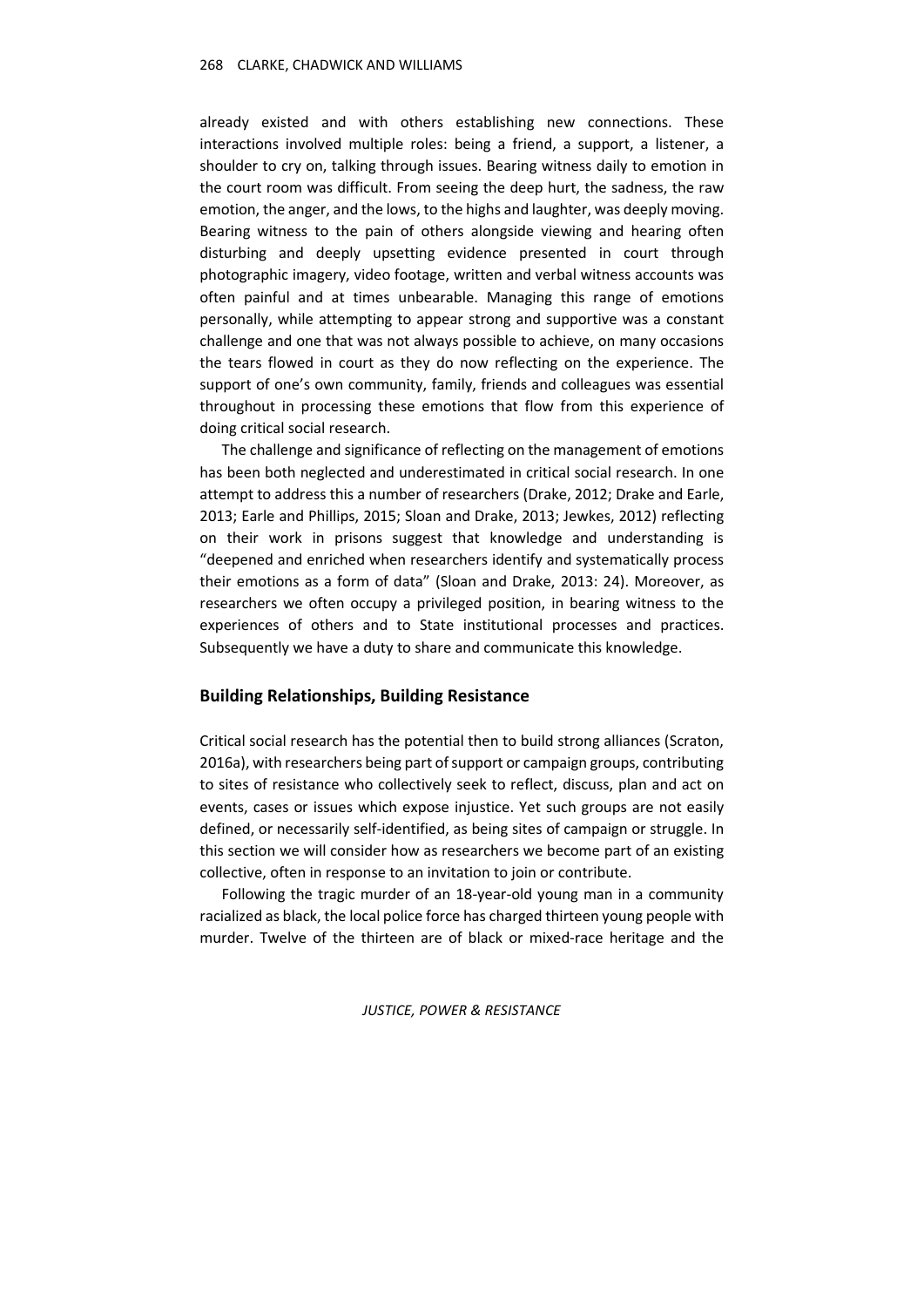youngest defendant is fourteen years old. All thirteen have entered a 'not guilty' plea at Crown Court and will now face trial. We understand, from the police and defence solicitors, that these individuals will be prosecuted under joint enterprise laws. We have become part of a group established by some of the young people's families and local youth workers, sharing a collective concern that the use of joint enterprise will lead to the conviction of those who are not guilty of the murder. These concerns reflect the precedent we know exists for miscarriages of justice with the application of collective punishment strategies such as joint enterprise. We are driven to be involved in this case as we argue that the collective punishment of thirteen young people, including a fourteen year old child, will represent a serious injustice.

The weekly meeting of this group in a local youth centre reveals the ambiguity of an emerging space, which might be reflective of a site of resistance. Two of the authors were invited into this group on the basis of their research backgrounds and their existing relationships with those working in the local communities. Their recent research had involved analysis of a similar set of JE cases, and wider official datasets, which examined the relationship between joint enterprise convictions, the 'gang' narrative and processes of racialization. Whilst the community workers who had existing relationships with many of the young people and their families also had long standing connections to the researchers, the families did not know each other or the two academics.

Being invited into this newly established group we were unfamiliar with each other, coming together at an early stage in the legal process ahead of the Crown Court trial. There is a need for care. Whilst we cannot predict the outcome of the court process, our experiences as researchers and the evidence we have previously gathered suggests a likely injustice will occur. Our previous research exposes the strategies and mechanisms which the various institutions in the process, the police and the prosecution, will deploy in court to secure the collective punishment of the young people. Whilst offering a powerful insight into the workings of this process, and potential strategies for opposition to it, we must take care. Understandably the families are already devastated by events thus far, with feelings of fear, pain and disbelief on their part exposed in each meeting. At this stage the group of families are meeting for mutual support and may not see themselves as part of a wider struggle against injustice, and why would they? We cannot speak for what the collective means to those families, or the handful of local community workers who turn up each week to listen, reassure or offer support. We can only represent it as we see it, what we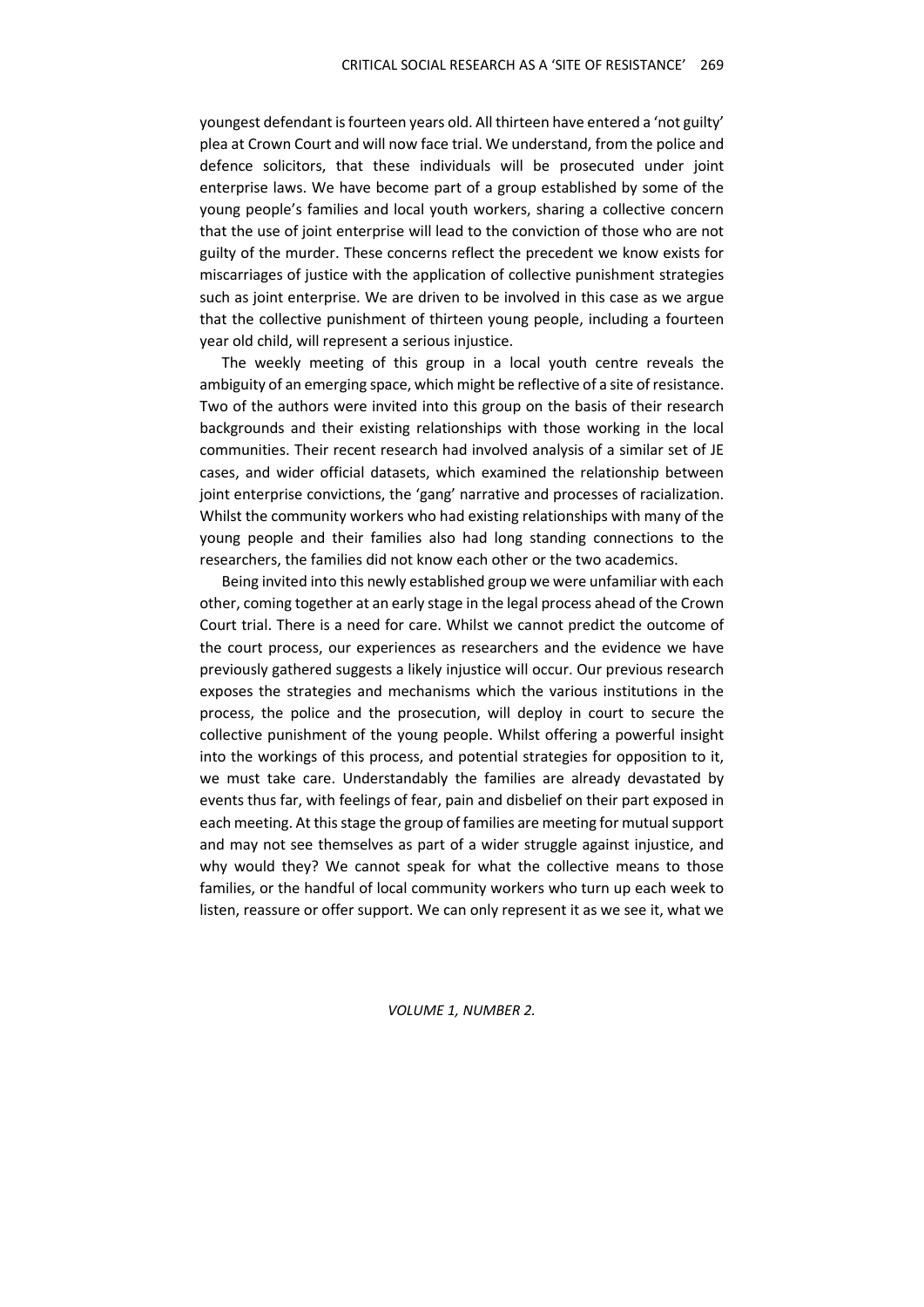are each doing or bringing to the group, how it feels for us to be present or why we feel driven to be involved in this particular case.

It can be viewed as a duty, or obligation, of the academic to engage in critical social research which seeks to challenge State power and voice the interests and understanding 'from below' (Scraton, 2007; Mathiesen, 2004). Yet connected to this duty lies a deep-rooted moral and political motivation to intervene in reaction to our recognition that their injustice necessitates resistance. Face to face with the raw pain and emotion, such as that experienced at the Hillsborough Inquests or in the local JE family support group, it becomes impossible not to be moved and motivated to interject. The commitment here is to the collective of families and the wider community experiences they represent, to a shared grief, concern or anger, which swells from the disbelief and desperation that something must be done. What our role should be or can be in relation to this particular legal case is a process of negotiation with the families.

As has been captured above, one offer of service to the group can be to 'bear witness' to the experiences they face as the case of their loved ones progresses through the legal system. Beyond this, an understanding of what, if any, intervention can be made emerges through dialogue. The potential interjections may range from: engaging in private written correspondence with key senior officials in the local area; the opening up of our networks and inviting key campaign, legal or political figures to attend and speak with the group; the writing of an open letter or other public statement to expose the hidden and problematic features of this case,<sup>6</sup> connecting the local case to a wider campaign group involved in public protest and activist strategies. The merits of these are considered collectively with decisions led by the families. It is a slow and tentative process. Our experiences thus far reveal how cautious the group is to act openly, to challenge the system or publicise the case. In part this exposes the stigma the families experience, the power of the pathologising narrative of the 'suspect' parents and the 'violent black gang' residing within the 'problematic neighbourhood'. Reflecting on shared local histories and our research we anticipate these narratives which are likely to surround discussion of their children in court and the media. Initially the group of individuals, or individual families, feel powerless to counter the State apparatus of the criminal justice institutions and the media, they are silenced. Yet as the collective space grows and feelings become shared, the possibility of having a voice strengthens.

 $\overline{\phantom{0}}$ 

<sup>6</sup> https://www.theguardian.com/uk-news/2017/feb/27/unfair-criminalisation-ofmoss-side-residents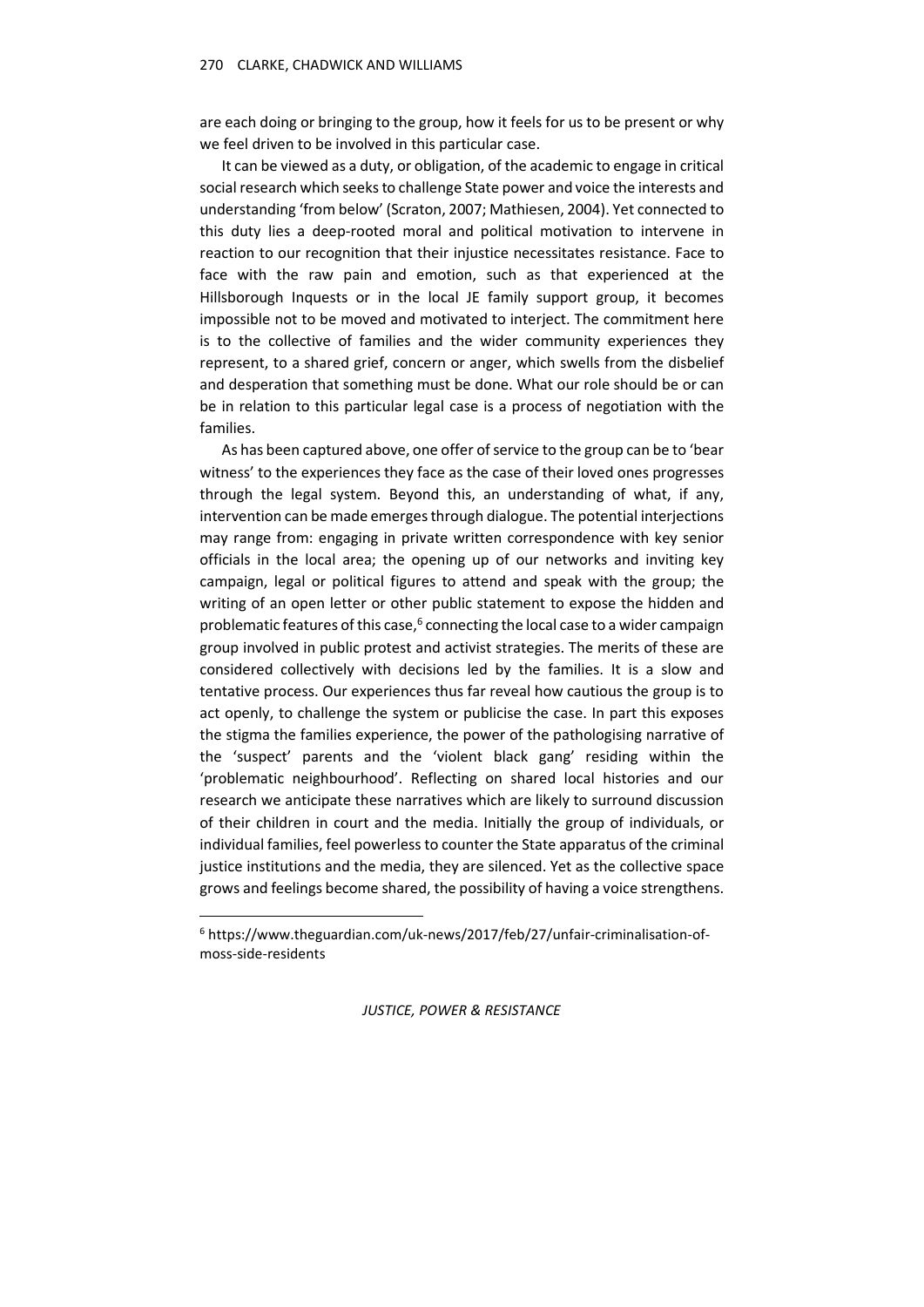At the time of writing, and in response to damning media reports of the initial days of the trial of their children, the families support one another to be part of a local radio show to alert the community to their struggle and to develop a collective statement should the media seek their views on the trial.<sup>7</sup> This is significant because as Scraton (2016a: 10) rightly states: "For most prisoners, unsupported by political movements and rejected by their communities, there is no collective resilience".

Our relationship with the JENGbA campaign group reveals how, with support, such groups can grow in their collective resistance. Over a number of years we had been regularly inviting local families, mothers with sons in prison serving JE sentences, into the university to speak with our students and be part of events raising these injustices with wider audiences. Our relationship with some of the women and families then pre-dates the formation of the JENGbA campaign, and since its inception we have been involved in their organising conferences (in Oxford in 2013 and 2016). In 2015, with JENGbA and other partners including the Centre for Crime and Justice Studies,<sup>8</sup> we were funded to undertake a research project exploring the experiences of their inside campaigners – the prisoners serving JE sentences. JENGbA were integral to the research process as the hidden nature of this issue meant their established links to a network of JE prisoners was essential.<sup>9</sup>

Over the last five years JENGbA have not only established the network of inside prisoners and their families on the outside but also built a broad base of other support. As is acknowledged by Mathiesen (2004) the process of organising in political opposition to institutional silences requires a broad range of approaches and contributions. He advocates for groups which extend to become inter-professional, drawing on the expertise and networks of a range of professions in order to share experiences of comparable challenges. The work of Mathiesen and the penal abolitionist network KROM in Norway also demonstrates the importance of 'engaging the client group' or 'users' (ibid: 59). In the case of JENGbA, however, they have *led* the process of building an influential coalition, engaging professionals including lawyers, politicians, media

l

<sup>&</sup>lt;sup>7</sup> A Soundcloud recording of Legacy FM 'Search Engine' programme can be accessed via Northern Police Monitoring Project.

https://twitter.com/npolicemonitor/status/857940713245466624

<sup>&</sup>lt;sup>8</sup> The Centre for Crime and Justice Studies are a London based charity which aims to inform and educate about all aspects of *crime* and the *criminal justice* system.

<sup>&</sup>lt;sup>9</sup> There currently exists no available data on the use of joint enterprise at charge or sentencing in England and Wales.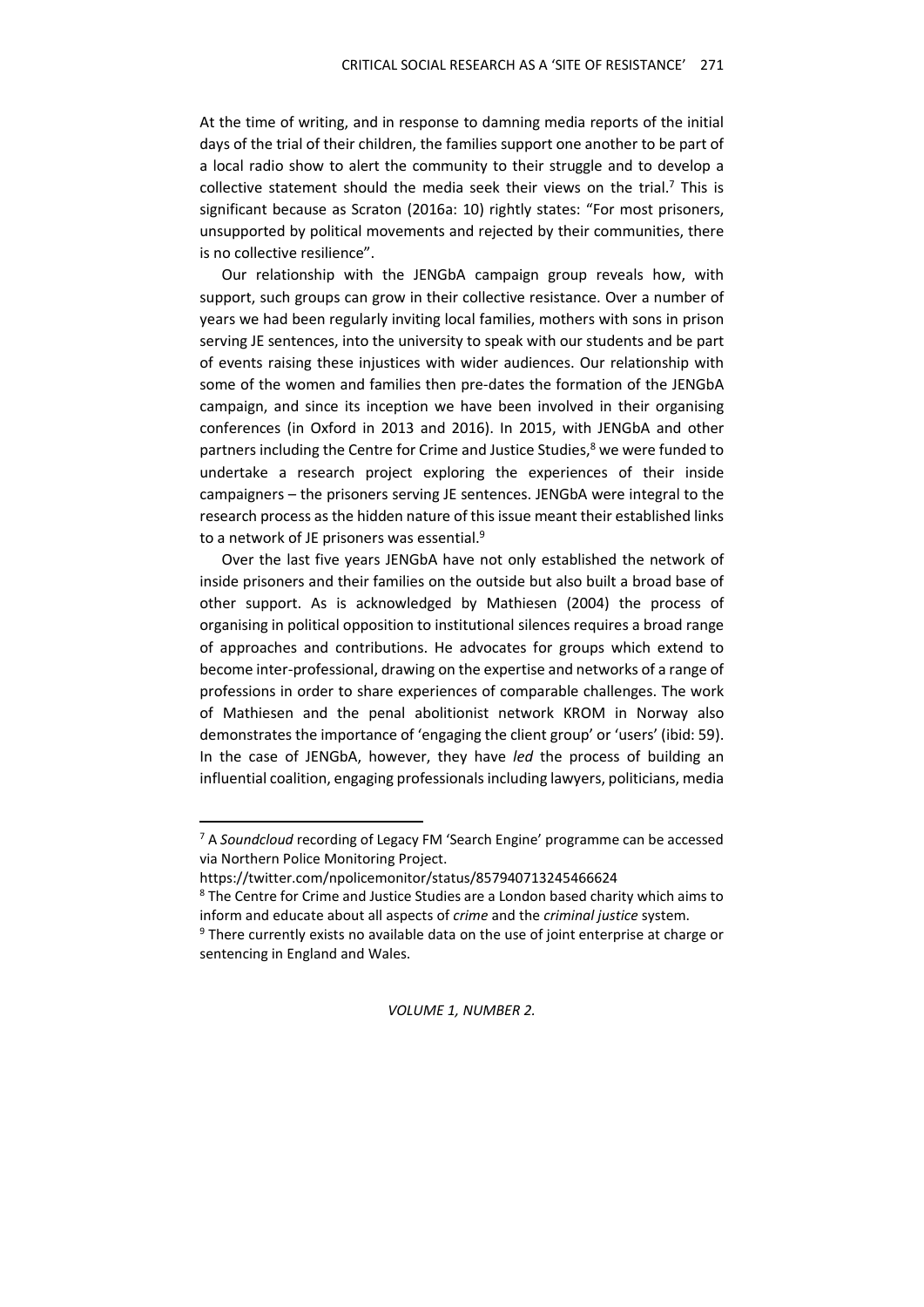journalists, film-makers, musicians and academics from a range of disciplinary backgrounds. Is this reflective of other campaigns? It arguably is of Hillsborough too. What potential strengths can be created by linking sites of struggle? These questions are central to our collective work, reflected in events and writing, under the 'sites of resistance' banner.

Hall (1986), in his appraisal of Gramsci's conceptualisation of hegemony, reminds us that our collective resistance will not be composed of a single homogenous class, but will have a 'complex social composition' made up of a 'system of alliance'. Strategic alliance therefore must develop in recognition of sustained hegemonic ideas located within civic society. Resistance then to antihegemonic ideas, must be developed and fought within 'voluntary associations, relations and institutions of civil society – schooling, the family, churches, religious life, cultural organisations, so-called private relations, gender, sexual and ethnic identities' (ibid: 18). For Hall, such spaces become in effect the 'trenches' in the war against such ideas.

JENGbA then have garnered some unusual allies and support, from across the political or media spectrums. This arguably reflects their understanding that opportunities to engage in work to support the collective goals of the campaign lie in a range of places, including within those very same State institutions who have the power to shape and deliver the 'justice' process. Such dynamics to their community of resistance suggest that JENGbA recognise that 'contingent spaces exist within and between organisations and institutions and those who work within them' (Hillyard et al., 2004: 385). The events convened in early 2016 to launch the *Dangerous Associations* report, from local community events in Manchester and London, to a large session in the House of Commons, which included political representatives from all parties and cross-house, are testament to this. Similarly, a key breakthrough for the Hillsborough campaigns was the revelations of new evidence related to the review and alteration of police statements, which came from within the State – an ex-police officer turned whistle-blower. Yet it is the pressure of the campaign that precipitated the whistle being blown.

These reflections demonstrate the potential for building a broad alliance and drawing on a wide range of voices and positions in such campaign groups. Yet we must also remember that we continue to work with only some of those impacted by the issues we explore. For example, JENGbA are in touch with 800 cases (JE prisoners and or families), but it has estimated that there are at 'least 1800 and up to 4590' people have been prosecuted for JE homicide over the period 2005/2006 and 2012/2013 (McClenaghan, et al, 2014). Similarly, in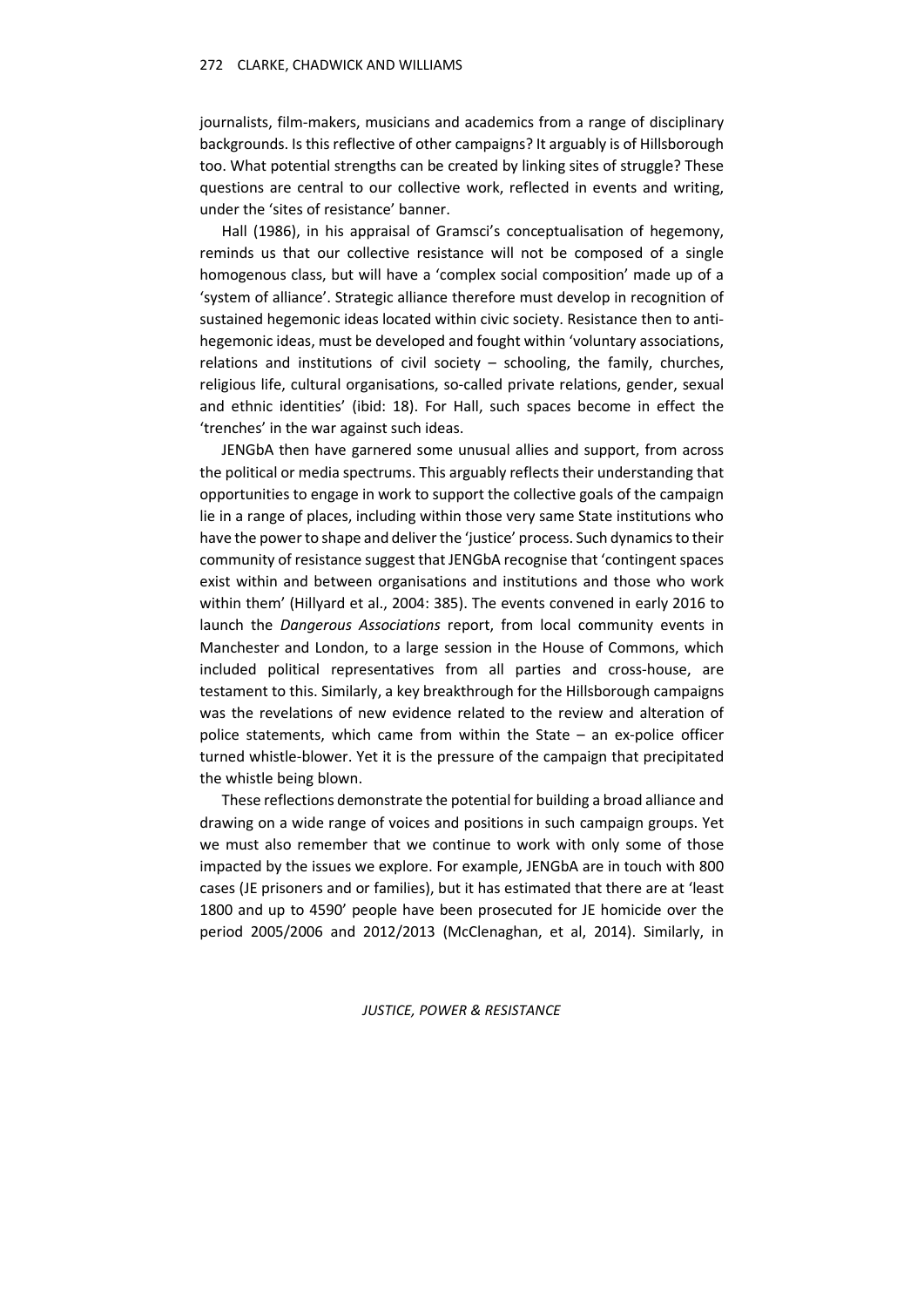relation to the local JE case less than half of the families of the young people who have been charged with murder are part of the family support group. As critical social researchers we must be mindful of those who are not 'there' in the collective spaces, being alert then not only to those whose pain and experiences we are listening to but also those whose voices are not heard, who remain silent.

Whose voices or experiences are foregrounded in the campaigns, the research and the collective work? Where individuals, families and groups are not present, what might this represent? Could it be that for some embracing invisibility is a source of resistance whilst others are unable to be actively involved due to a range of personal circumstances, for example due to health issues, financial constraints or other commitments.

### **Relationship to Power – Institutional Support and Resistance**

Finally, we consider our positionality and the relationship to power of our research as it manifests in three specific ways. Firstly, reflecting on our own power in the research process, to classify 'evidence', (re)shape narratives and (re)construct representations through our work. Secondly, by considering our role as critical researchers in challenging State power and injustice, how we are at once in multiple relations to power as we speak with and to those who are power*less* and power*ful* to address injustice. Thirdly by acknowledging the wider context and location of our work as it sits within powerful institutions, such as the academy and those who may fund or commission our research.

We inevitably exercise our own power as academics when we shape the research projects we are engaged in and use this process to construct narratives about issues or communities. To recognise and reflect on this power is a fundamental step in critical social research. Carlen (2012) identifies dilemmas which confront researchers who are variously positioned.

Critique and politics are played to different rules and the critical campaigning criminologist or the critical criminologist engaging in the development of crime and justice policies is just as likely to be compromised by political strategies for securing particular objectives as is the administrative criminologist employed by the official agencies (Carlen, 2012: 24).

Similarly, inherent in research are the risks of 'othering', of affording agency beyond what really exists or, conversely, of denying agency through deterministic representations of individuals or communities (Krumer-Nevo and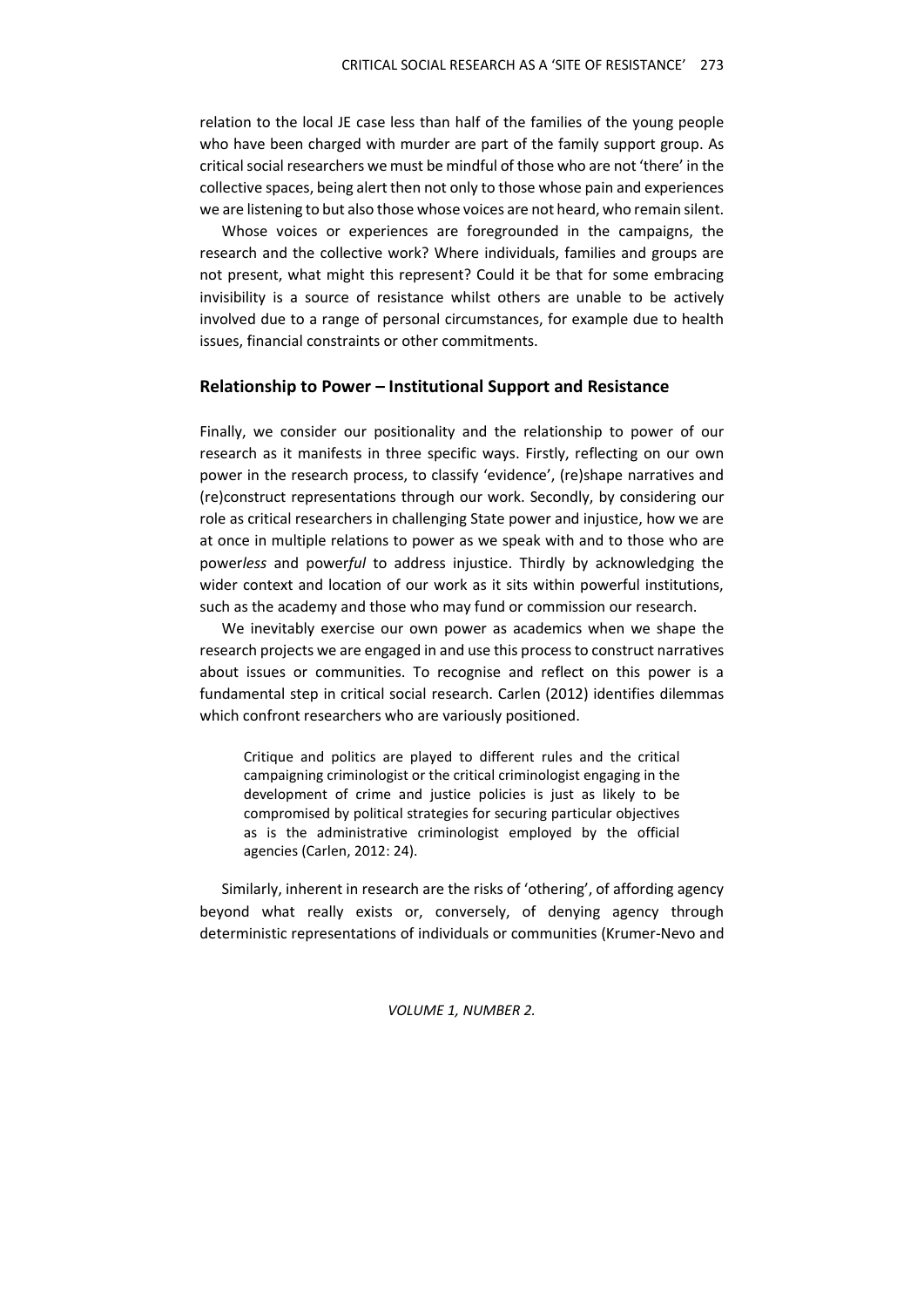Benjamin, 2010). It is our contention that all criminological research, including that which regards itself as critical or realist, risks further (re)presenting of the 'offender' as decontextualized, dishistoricised and disconnected from those structural relations, which govern and mediate our political realities (Krumo-Nevo and Sidi, 2012). The power of representations and their role in constructing regimes of 'truth' are central to critical social research.

The discussion of analysis and our relation to data further reveals this relationship to power, the power to classify, to construct frameworks through which cases or issues are analysed, understood and conveyed. Our experiences of gathering and analysing official data from multiple sources demonstrates that whilst there are undoubtedly benefits of using the criminal justice system's own data to expose contradictions which require explanation, there are also risks. In our case through the construction of comparable data sets on 'gang' flagged individuals or events and incidents of serious youth violence we were able to disrupt the problematic yet enduring racialized conceptualisation of youth violence in the UK. However, by examining these issues through the lens of the State, we ultimately risk engaging in and legitimising official definitions and constructs of violent crime, albeit at the same time problematizing the 'gang'.

The resistance of dominant narratives or classifications, which are used to construct stories about those communities, issues or events experiencing injustice, can be understood as a process of challenging silencing techniques. For example the ongoing contributions of critical research offered in service to the Hillsborough campaign groups to challenge the State sponsored 'truth' of the Hillsborough tragedy. Or the ongoing commitment to unearthing data, official statistics and voices from below, in order to challenge a narrative which uncritically seeks to explain a range of violent behaviours in society by blaming individual or cultural deficits of racialized communities. In both these cases it is important to recognise that the evidence to counter such narratives may already exist, it may even be available to the public through official documents or statistics. For example, where a Home Office research study identifies that "the most serious forms of street robbery are perpetrated by white and not black people yet continues to reinforce the view that African-Caribbean males were disproportionately associated with mugging" (Barker et al., 1993; cited in Walters, 2009: 201). Or how, over twenty years later, data published by the London Assembly Police and Crime Committee (2016) demonstrates that less than 5 percent of serious youth violence is flagged as 'gang related', yet the policy and practice response to youth violence in England's capital city remains that of an 'anti-gang strategy' focussed disproportionately on racialized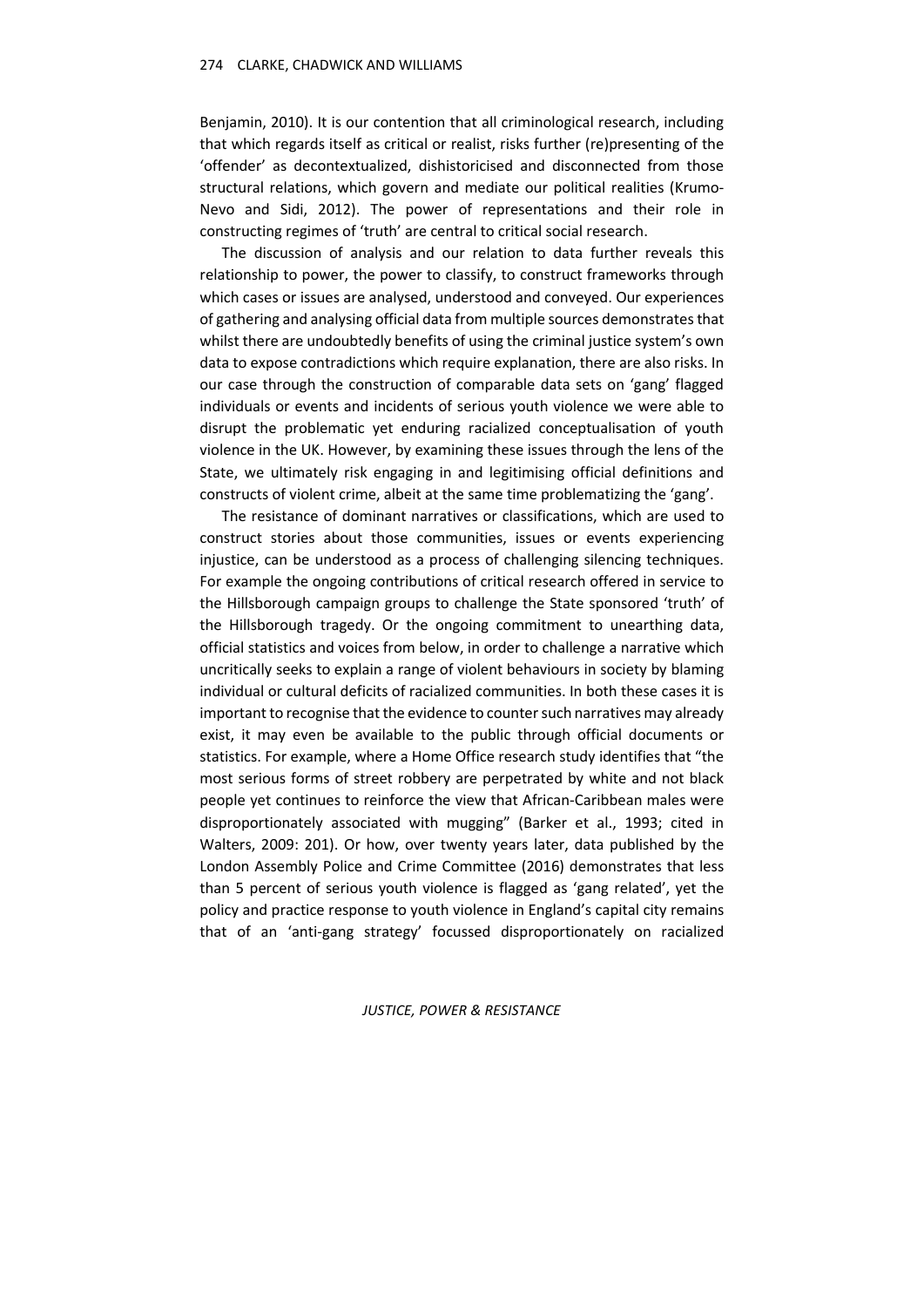communities (LAPCC, 2016; cited in Williams and Clarke, 2017). These knowledges remain silenced. The established hegemony of the regimes of 'truth', the legitimacy which they are granted and their echo across a range of media and academic spaces make them impervious to the counter evidence.

The alternative discourse requires constant work to interject in the noise and 'leave a stain on the silence' (Hillyard, et al., 2004). Whether this be by the chronicling of injustice through factual film making or fictional story telling,<sup>10</sup> interjecting into media debates across a range of platforms, or within academic spaces and discourses, the creation of sites of resistance must be plural, diverse and consistently attended to. As explored previously, campaigns such as JENGbA have worked hard over time to establish a diverse 'community of resistance'. Working within these collectives can be mutually beneficial to many of those involved, including critical social researchers seeking to engage in challenging hegemonic narratives, where powerful interests may seek to shape or influence our work. As Scraton (2007) observes, critical social researchers can be subject to challenge in efforts to silence, in the worst cases such work can bring "suspicion, marginalisation and hostility, as powerful interests defend their corner" (Scraton, 2007: 17). During the long course of our collective work we have experienced a number of moments in the research process which attest to such efforts to silence.

Whilst the academy can be a valuable support in our endeavours, as we have experienced from the faculty we work in, there can also be wider interests or relations in universities, which make the promotion of critical social research findings less attractive to an institution. In our experience, at different times the same findings may be viewed otherwise by the university. For example, the institution chose not to actively promote critical research findings related to the policing of 'gangs' in Greater Manchester, when the academy was simultaneously seeking to develop lucrative financial partnerships with these powerful institutions in other contexts.<sup>11</sup> However, at other times or in a

l

<sup>&</sup>lt;sup>10</sup> English screenwriter and producer Jimmy McGovern who has written and produced critically acclaimed fictional dramas about both Hillsborough ('Hillsborough', first televised in 1996) and Joint Enterprise ('Common', first televised in 2014). There have also been numerous documentary and non-fictional programme about both justice campaigns, most notably Director Daniel Gordon's 'Hillsborough', first televised in the United Kingdom in 2016, and 'Killing the Law' Directed by Anton Califano which is currently in production.

<sup>11</sup> https://www.opendemocracy.net/opensecurity/alison-white/policing-academiaexporting-expertise-importing-marketisation

http://www.mmu.ac.uk/news/news-items/5319/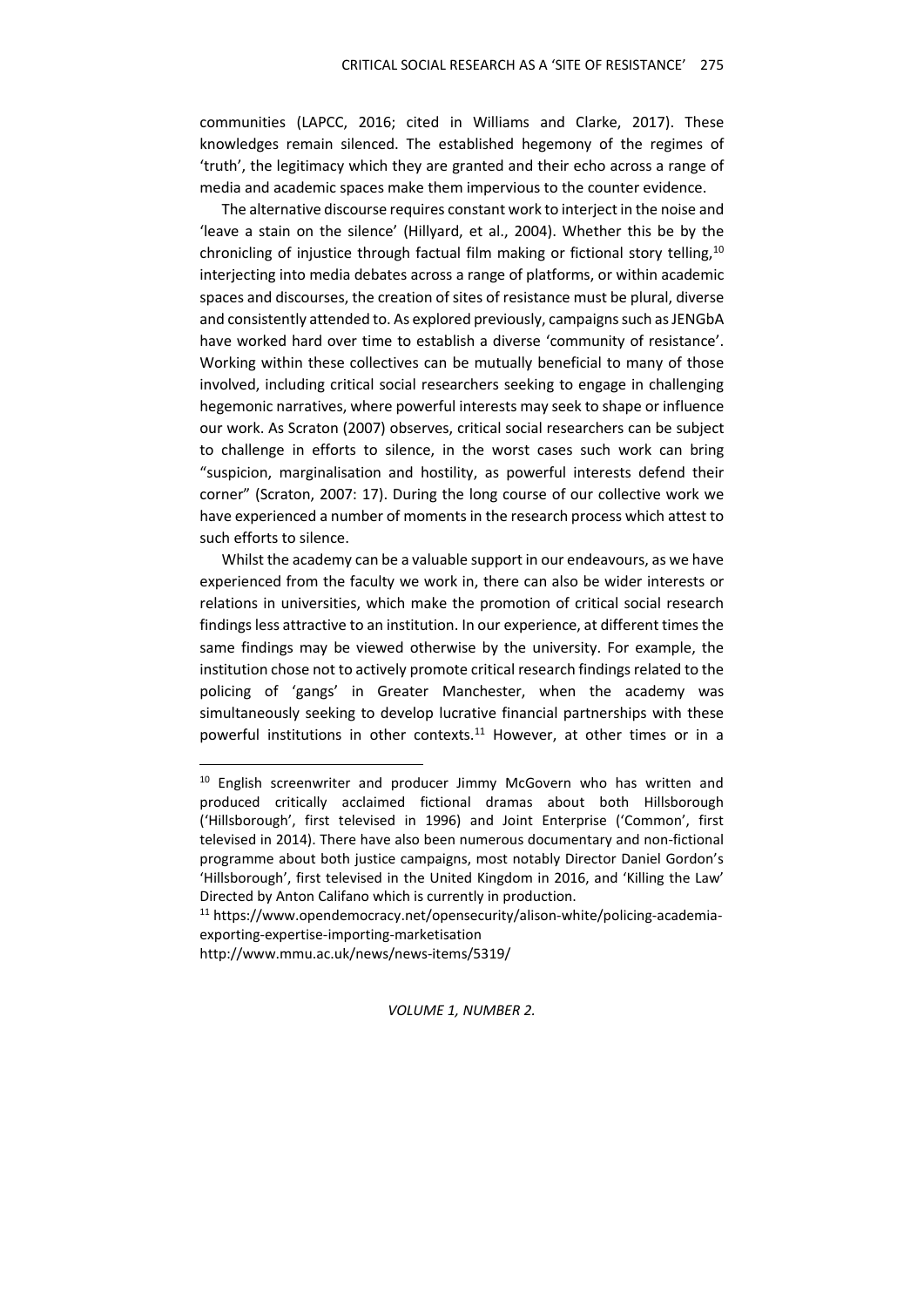#### 276 CLARKE, CHADWICK AND WILLIAMS

different context the exchange and promotion of the same critical social research findings may be seen as valuable 'impact work'. <sup>12</sup> Such examples reveal the contradictory nature of the relationship between the State and the academy in a contemporary context of neoliberal agendas. The space to challenge dominant narratives and critique practices of the State can be opened up, but often require the navigating of the powerful, shared interests of the State and universities.

In her work researching the police, Gilmore (2017) recognises the stark differences for those researching with the police on policing, versus researching with the *policed* on policing. She notes the significance of lucrative contract arrangements, such as the N8 Policing Research Partnership, which tie academic institutions to research underpinned by restrictive policies, ultimately enabling the State to set and oversee research agendas. $^{13}$ 

Negotiating such interests can similarly occur outside of the academy. We have on a number of occasions experienced those who commission or fund critical social research seeking to influence the tone or emphasis of our work according to their values or interests. Other critical scholars have reflected on the experience of being managed by sponsors, especially State institutions, when producing knowledge under their control (Walters, 2009). As Mathiesen (2004: 72) reminds us, "state-initiated research has a tendency to produce silence as far as criticism of the State is concerned". Yet in our experience this can also extend to those funders who may appear outside of the State, the large 'independent' charitable trusts or philanthropists who strive to appear politically neutral. It would seem that once the research findings step into the realm of implicating powerful institutions, commissioners of all kinds are apprehensive of dissent.

In our experience, what can ensue is a strategic battle of wills, where the commissioning group (whether from within or outside of the State) requests changes, for example the removal or adjustment of language which is perceived as unnecessary or "inflammatory". On one occasion we were told that we must replace the term 'racism' with 'race', and on another to remove the term "institutional racism" from the discussion, even though the research participants quotes are undoubtedly speaking to such processes. These challenges are not only highly offensive, they are also revealing about the failure, even from those who perceive themselves to be independent of politics,

l

<sup>12</sup> https://www.crimeandjustice.org.uk/news/joint-enterprise-research-winsaward

<sup>13</sup> https://n8prp.org.uk/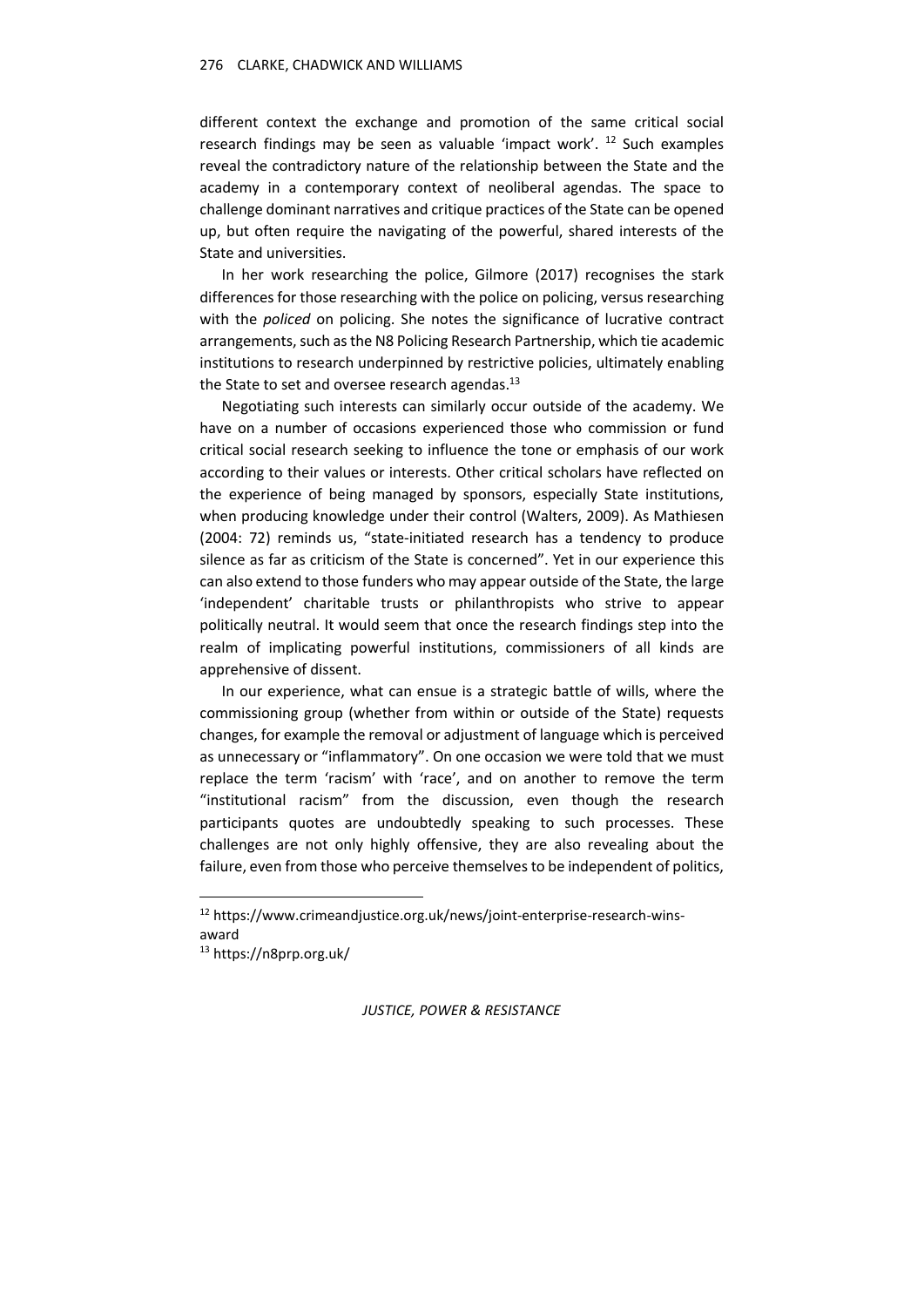to engage in critical explanatory discourses which question the hegemonically sanctioned core beliefs of the State. By necessity then, critical resistance emerges in the periphery, in defiance of the dominant core beliefs of society. For Hammersley (1995), evidence that runs counter to those core beliefs cannot be taken seriously, it becomes ignored. Furthermore, "defensive cognitive strategies may be developed specifically to protect the core from criticism" (Hammersley, 1995: 73). In these situations, where managers, commissioners or funders exercise privilege and power over the knowledge being produced, drawing the strength and support from the wider collective is invaluable. For example when the access or ownership of knowledge, or the networks and opportunities to influence or disseminate, lie outside of the institutions, such pressure can be managed and pushed back, but it is not easy.

#### **Conclusions**

Working to the principles of critical social research provides opportunities for academics to interject, to work in support of, or in service to, campaigning groups resisting injustice. There are significant challenges presented by working in this way, and we have attempted to reveal these through the examples discussed. Such research is often undertaken in the periphery, with the priorities being driven by the campaign groups and the wider communities impacted by criminalisation and injustice. Here then "the significance of critical research is marked by close association with people's movements and community campaigns" (Scraton, 2007: 239). Given such knowledge and collective work is shaped in these marginal spaces the act of being there, or of bearing witness, then becomes fundamental to this approach. Being responsive, offering our time and energy to react in support of such groups who are out of power, in the moment where an opportunity may open up to challenge a strategic silence, expose contradictions or disrupt accepted truths.

Whilst the outputs from this type of work, such as the Dangerous Associations report (Williams and Clarke, 2016) or the various publications produced by the researchers documenting the Hillsborough campaign (Coleman, et al., 1990; Scraton, et al., 1995; Scraton, 2016b), may imply a linear project. In fact the critical social research process is messy and complex, involving emotion and intuition. The contribution is inevitably ongoing in its nature and is therefore driven by a longer term commitment to a case or issue and is underpinned by our positionality – a recognition of injustice, a rejection of the processes and discourses driven by the State; and a desire to intervene.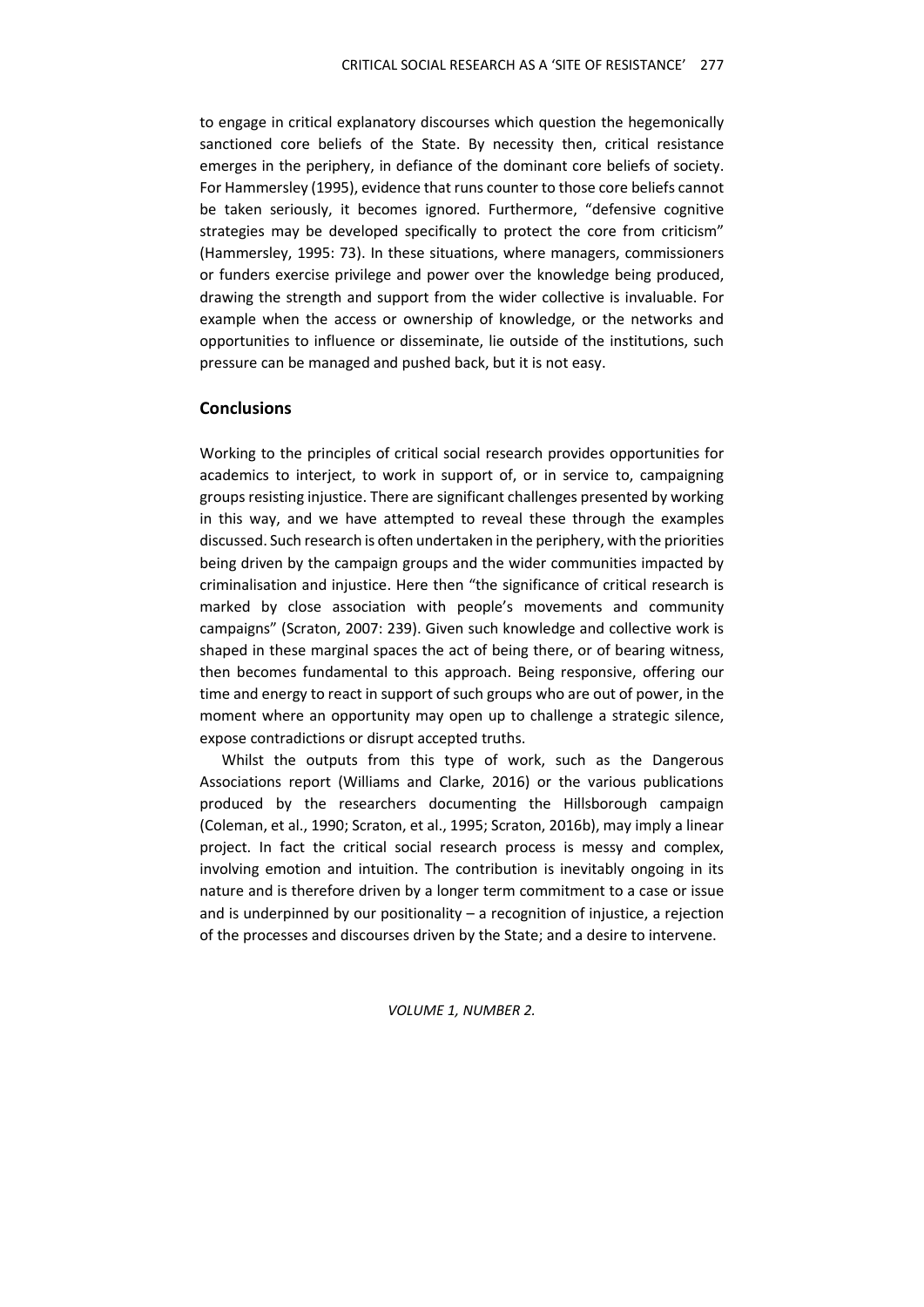Yet such approaches inevitably present dilemmas and contradictions. We have reflected on the various relationships to power. The tensions which arise when we seek to counter institutional narratives and intervention, yet when our research may also necessitate using power and privilege to support access, funding or influence.

Writing this paper presented us with an important opportunity to reflect on what we are doing in our shared work. As we have been writing, in March 2017, we have also hosted a series of 'Sites of Resistance' events in Manchester. The three public events have brought together the broad alliances involved in justice campaigns - families, activists, film-makers, academics, and young people leading change in their communities. These spaces have been convened to continue to build alliances in which issues of truth and voice, power and knowledge, can be explored in order to resist pervasive hegemonic ideas (Hall, 1986).

These themes and commitments reveal the principles underpinning our work. That in order to support collective sites of resistance we must: rehumanise the 'Other', those individuals, groups and communities who have been marginalised; acknowledge that 'crime' is a construct, driving inequalities and injustice in its disproportionate application to particular groups and communities; refuse to accept State or institutional narratives, whilst also not uncritically reproducing the assumed 'reality' of the communities reflected in our research; recognise the value of building broad alliances for collective thought and action.

The contribution of research to collective efforts underpinned by interventionist principles is demonstrated by the significant achievements of the justice campaigns discussed in this paper. For example, the UK Supreme Court ruling on joint enterprise in February 2016, and the Hillsborough New Inquest verdicts in April 2016. Yet such victories must be placed in the context of broader structural issues and State power. Innocent sons, daughters, mothers, fathers and loved ones remain in prison and their release is not guaranteed. As such this must remain the goal of a shared longer-term visionary strategy. Hall reminds us that it is precisely at the point where the power of the State is in crisis, in the case of joint enterprise the acknowledgement of the legal 'wrong turn' which may affect hundreds of life sentenced prisoners, when hegemony is reinforced and sustained (Hall, 1986).

As demonstrated here, critical social research can facilitate the demands of campaigns and groups for an oppositional agenda and exploit the contradictions which inevitably exist within powerful institutions and systems. These become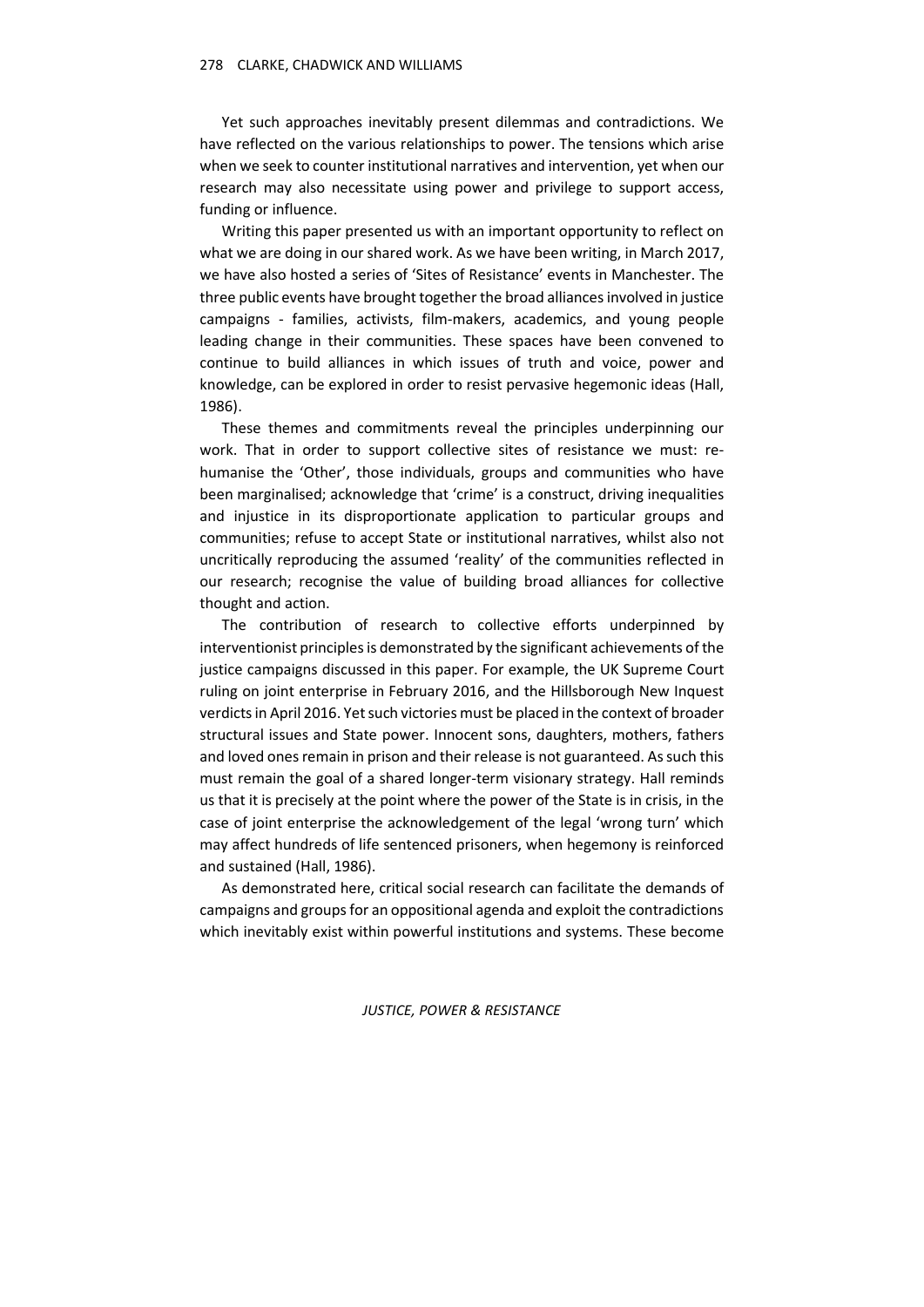the sites for the disruption of the narrative or accepted truths. Working collectively, the challenge is to build a critical voice to support and empower sites of resistance. Such spaces demand that we remain attuned to injustice's 'touch' (Tate, 2016) and sensitive to the pains of structural harms, discriminations and inequalities which lie at the heart of institutional processes of criminalisation and injustice.

## **References**

- Anthony, T. and Cuneen, C., (eds.), (2008), *The Critical Criminology Companion,* Hawkins Press
- Carlen, P., (1998), *Sledgehammer: Women's Imprisonment at the Millennium*, London: Macmillan
- Carlen, P., (2012), 'Criminological Knowledge. Doing critique; doing politics'. In: Hall, S. and Winlow, S., (eds.), *New Directions in Criminological Theory*, London: Routledge
- Cohen, S., (1988), *Against Criminology*, Transaction Books: New Brunswick
- Coleman, R., Sim, J., Tombs, S. and Whyte, D., (eds.), (2007), *State, Power, Crime,* London: SAGE
- Coleman, S., Jemphrey, A., Scraton, P. and Skidmore, P., (1990), *Hillsborough and After: The Liverpool Experience*, Liverpool City Council
- Davis, A., (2012), *The Meaning of Freedom and Other Difficult Dialogue,* City Lights Publishers
- Drake, D., (2012), 'Prisons, Punishment and the Pursuit of Security', *Critical Criminological Perspectives*, Basingstoke: Palgrave Macmillan
- Drake, D. and Earle, R., (2013), 'On the inside: prison ethnography around the globe, *Criminal Justice Matters*, vol. 91, no. 1, pp. 12–13
- Earle, R. and Phillips, C., (2015), Prison ethnography at the threshold of race, reflexivity and difference. In: Drake, D., Earle, R. and Sloan, J., (eds.), *The Palgrave Handbook of Prison Ethnography. Palgrave studies in prisons and penology*, Basingstoke: Palgrave
- Garland, D., (1996), 'The limits of the sovereign state', *British Journal of Criminology* vol. 36, no. 4, pp. 445–471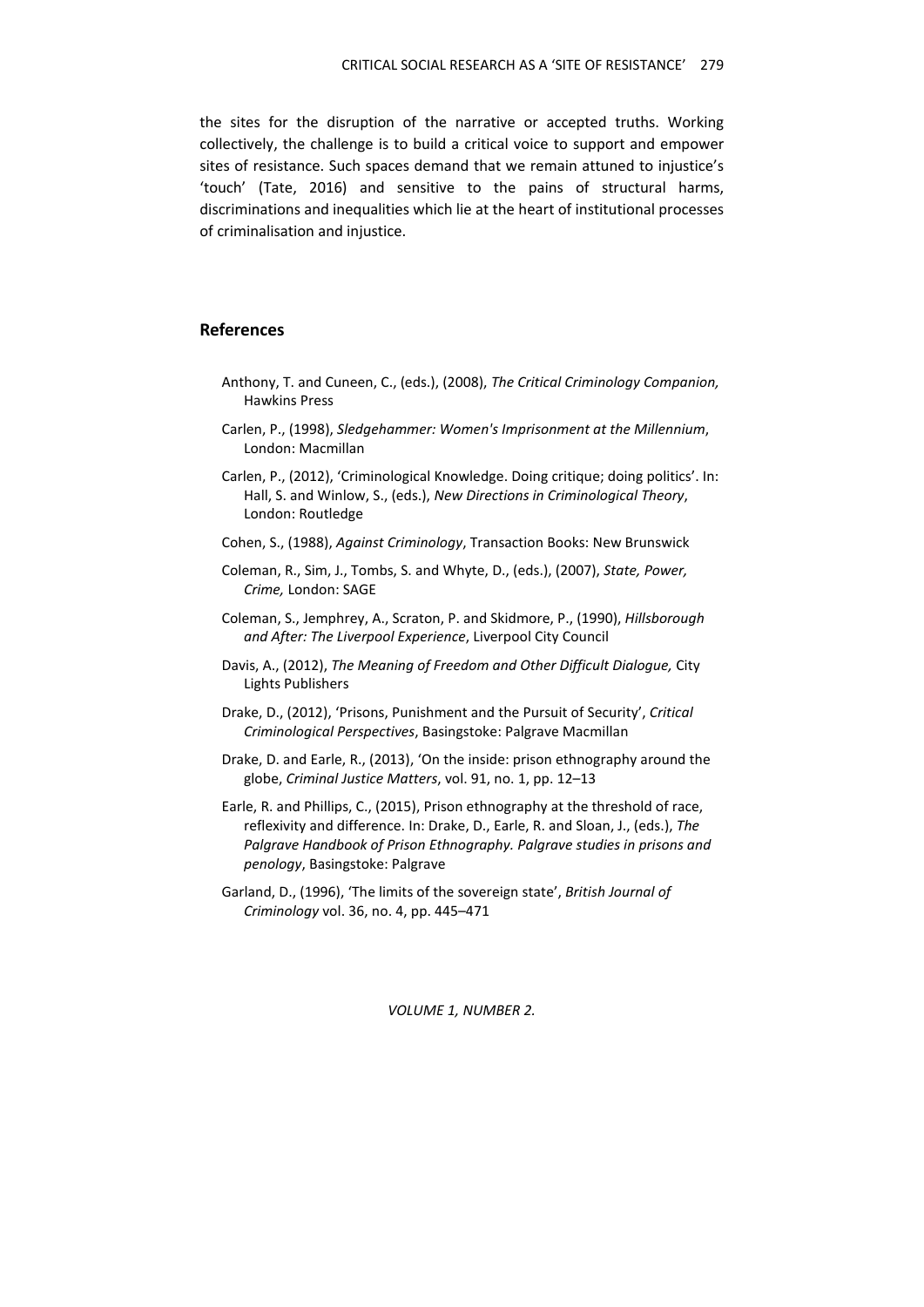- Gilmore, J., (2017), *Working with the policed on policing*, Paper presented to 'Sites of Resistance: Collective Thought and Action', Manchester Metropolitan University March 2017
- Gilroy, P., (1982), 'The myth of black criminality', *The Socialist Register*, vol. 19, pp. 47-56
- Hammersley, M., (1995), *The Politics of Social Research,* London: Sage Publications
- Hall, S., (1986), 'Gramsci's Relevance for the Study of Race and Ethnicity', *Journal of Communication Inquiry*, vol. 10, pp. 5-27
- Hall, S., Critcher, C., Jefferson, T., Clarke, J. and Roberts, B., (1978), *Policing the Crisis: Mugging, the State and Law and Order,* Basingstoke: Macmillan
- Hillyard, P., Sim, J., Tombs, S. and Whyte, D., (2004), Leaving a 'stain upon the silence': contemporary criminology and the politics of dissent, *British Journal of Criminology*, vol. 44, no. 3, pp. 369 – 90
- Jewkes, Y., (2012), 'Autoethnography and emotion as intellectual resources: Doing prison research differently', *Qualitative Inquiry,* vol. 18, no. 1, pp. 63- 75
- Krumer-Nevo, M. and Benjamin, O., (2010), 'Critical poverty knowledge: Contesting Othering and social distancing', *Current Sociology,* vol. 58, no. 5, pp. 693–714
- Krumer-Nevo, M. and Sidi, M., (2012), 'Writing Against Othering', *Qualitative Inquiry*, vol. 18, no. 4, pp. 299-309
- London Assembly Police and Crime Committee (LAPCC), (2016), *Serious Youth Violence.* Available at: https://www.london.gov.uk/sites/default/files/serious\_youth\_violence\_rep ort - london assembly.pdf
- Mathiesen, T., (1974), T*he Politics of Abolition*, London: Martin Robertson
- Mathiesen, T., (2004), *Silently Silenced: Essays on the Construction of Acquiescence in Modern Society*, Winchester: Waterside
- McClenaghan, M., McFadyean, M. and Stevenson, R., (2014), 'Joint Enterprise: An investigation into the legal doctrine of joint enterprise and criminal convictions', *Bureau of Investigative Journalism*, \*\*change in the doc
- Scott, D., (2013), 'Re-humanising the Other and the meaning of justice: David Scott writes on the contribution of Barbara Hudson', *European Group Newsletter*, November 2013, http://www.europeangroup.org/content/barbara-hudson-0#\_ftn1
- Scott, D., (2015), 'Against Criminal Justice, For Social Justice: Reflections and Possibilities', *European Group Newsletter*, May 2015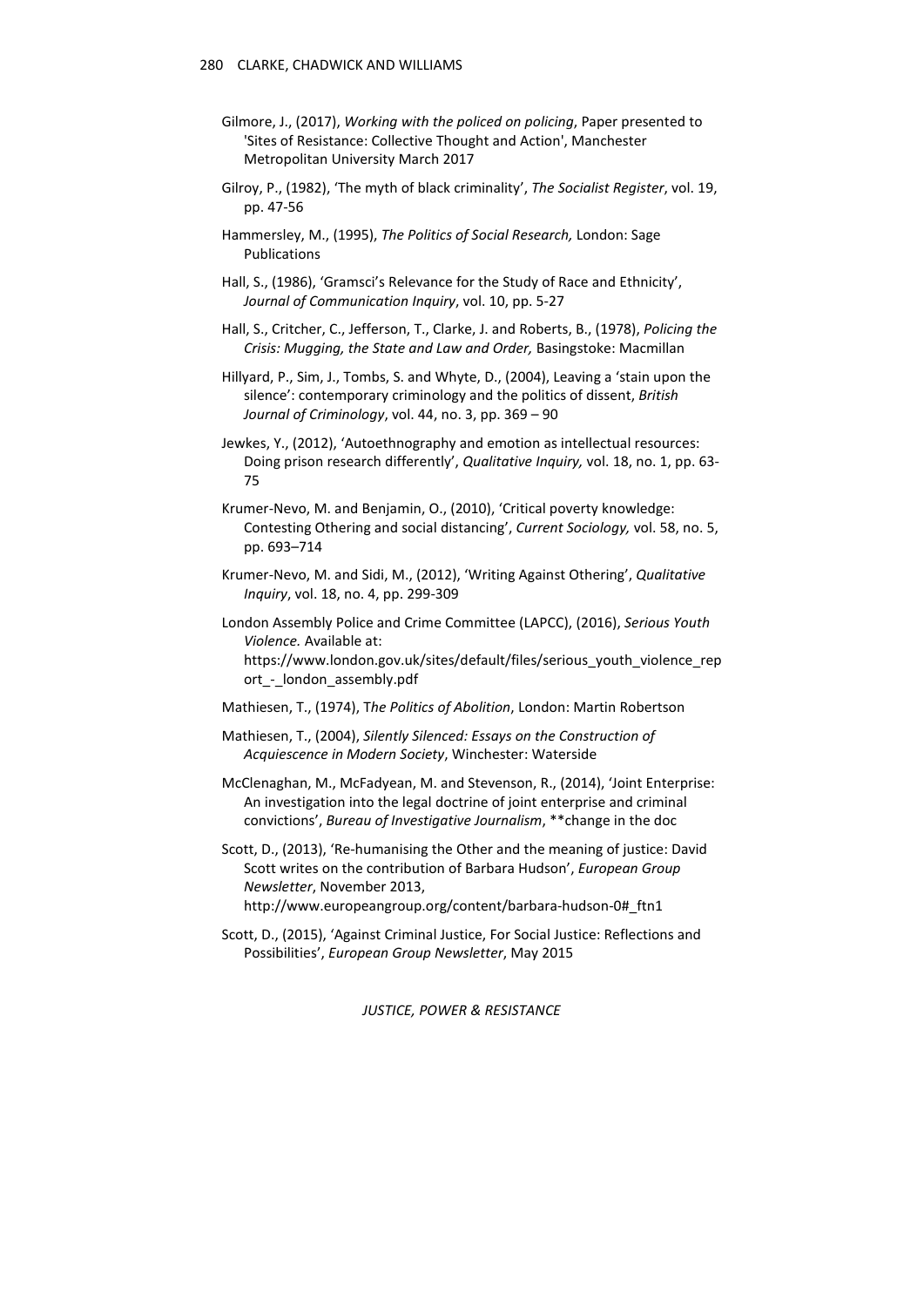- Scraton, P., (ed.), (1987), *Law, Order and the Authoritarian State*, Open University Press
- Scraton, P., (2007), *Power Conflict and Criminalisation,* Routledge
- Scraton, P., (2009), 'Hearing Voices, Bearing Witness: Reflections on Critical Analysis in Criminology'. In: Powell, C. (ed.), *Critical Voices in Criminology*, Maryland, USA: Lexington Books
- Scraton, P., (2012), *Hillsborough: The Report of the Hillsborough Independent Panel*, Norwich: The Stationary Office Limited
- Scraton, P., (2013), 'The Legacy of Hillsborough: Liberating Truth, Challenging Power', *Race and Class,* Vol. 55, no. 2, pp. 1-27
- Scraton, P., (2016a), 'Bearing witness to the 'pain of others': Researching power, violence and resistance in a women's prison', *International Journal for Crime, Justice and Social Democracy,* vol. 5, no. 1, pp. 5-20
- Scraton, P., (2016b), Hillsborough The Truth, 6th edition, Penguin/Mainstream Publishing
- Scraton, P. and Chadwick, K., (1991), 'Challenging the New Orthodoxies: The Theoretical and Political Priorities of Critical Criminology'. In Stenson, K. and Cowell, D., (eds.), *The Politics of Crime Control*, London: SAGE
- Scraton, P., Jemphrey, A. and Coleman, S., (1995), *No Last Rights: The Denial of Justice and the Promotion of Myth in the Aftermath of the Hillsborough Disaster*, Alden Press/ Liverpool City Council
- Sim, J., Scraton, P. and Gordon, P., (1987), 'Introduction: Crime the State and critical analysis', In: Scraton, P., (ed.), *Law, Order and the Authoritarian State*, Open University Press
- Sivanandan, A., (1990), *Communities of Resistance: Writings on black struggles for socialism*, London: Verso
- Sloan, J. and Drake, D., (2013), 'Emotional engagements: on sinking and swimming in prison research and ethnography', *Criminal Justice Matters*, vol. 91, no. 1, pp. 24–25
- Spalek, B., (2008), *Communities, Identity and Crime*, Policy Press
- Tate, S., (2016), ''I can't quite put my finger on it': Racism's Touch', *Ethnicities*, vol. 16, no.1, pp. 68-85
- Walters, R., (2009), 'The State, Knowledge Production and Criminology'. In: Coleman, R., Sim, J., Tombs, S. and Whyte, D., (eds.), (2007), *State, Power, Crime*, London: SAGE
- Williams, P. and Clarke, B., (2016), *Dangerous Associations: Joint Enterprise, Gangs and Racism*. London: Centre for Crime and Justice Studies.